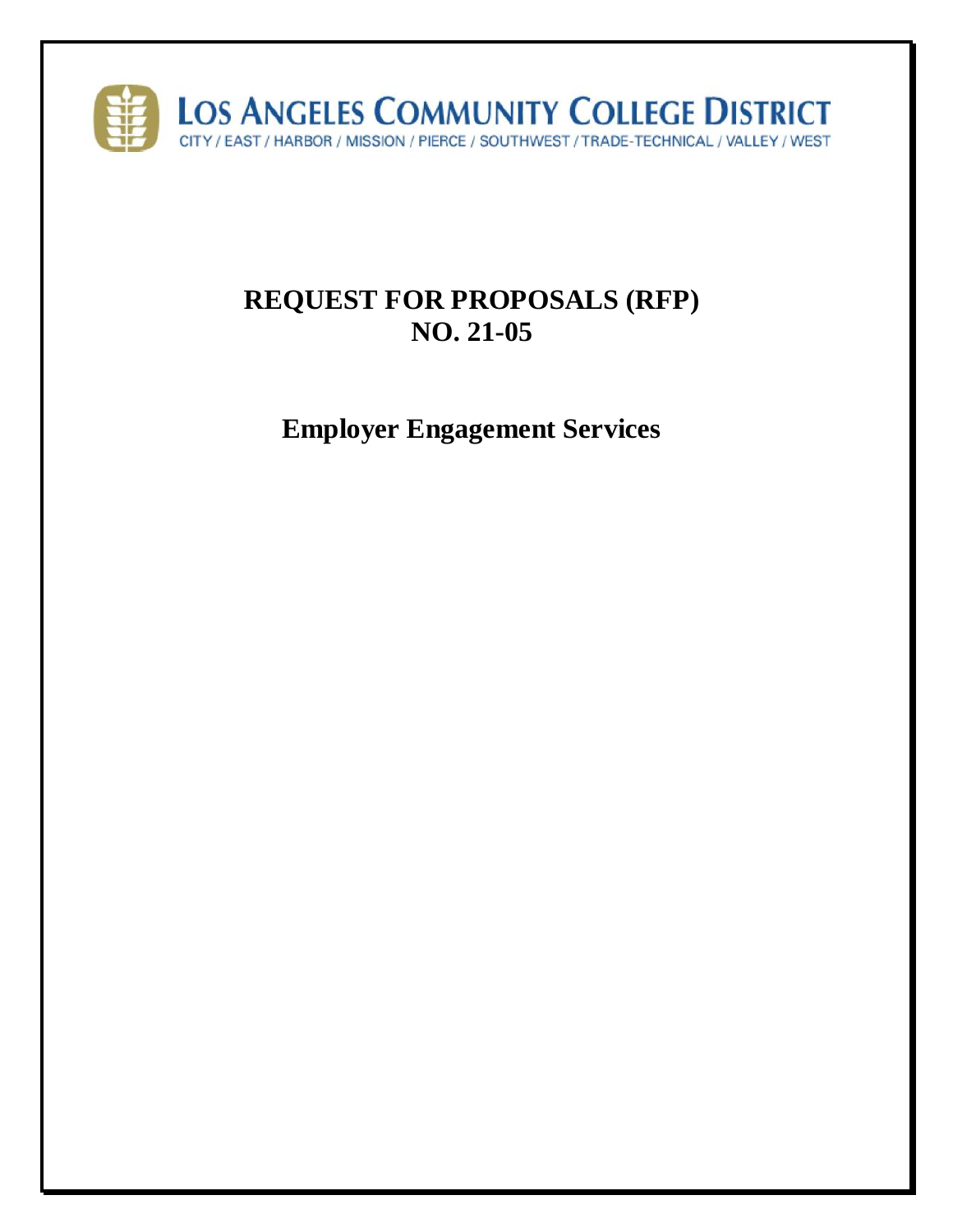

# **REQUEST FOR PROPOSALS (RFP) NO. 21-05**

# **PROPOSED RFP TIMELINE** RFP Posted **March 19, 2021** Questions Submission Deadline **April 6, 2021** Answers Posted **April 8, 2021** Proposal Submission Deadline **April 14, 2021** Notice of Intended Award **April 23, 2021** Board Date for Approval **May 5, 2021** Effective Contract Date **June 1, 2021**

# **Employer Engagement Services**

NOTE: All dates are subject to change at the sole discretion of the Los Angeles Community College District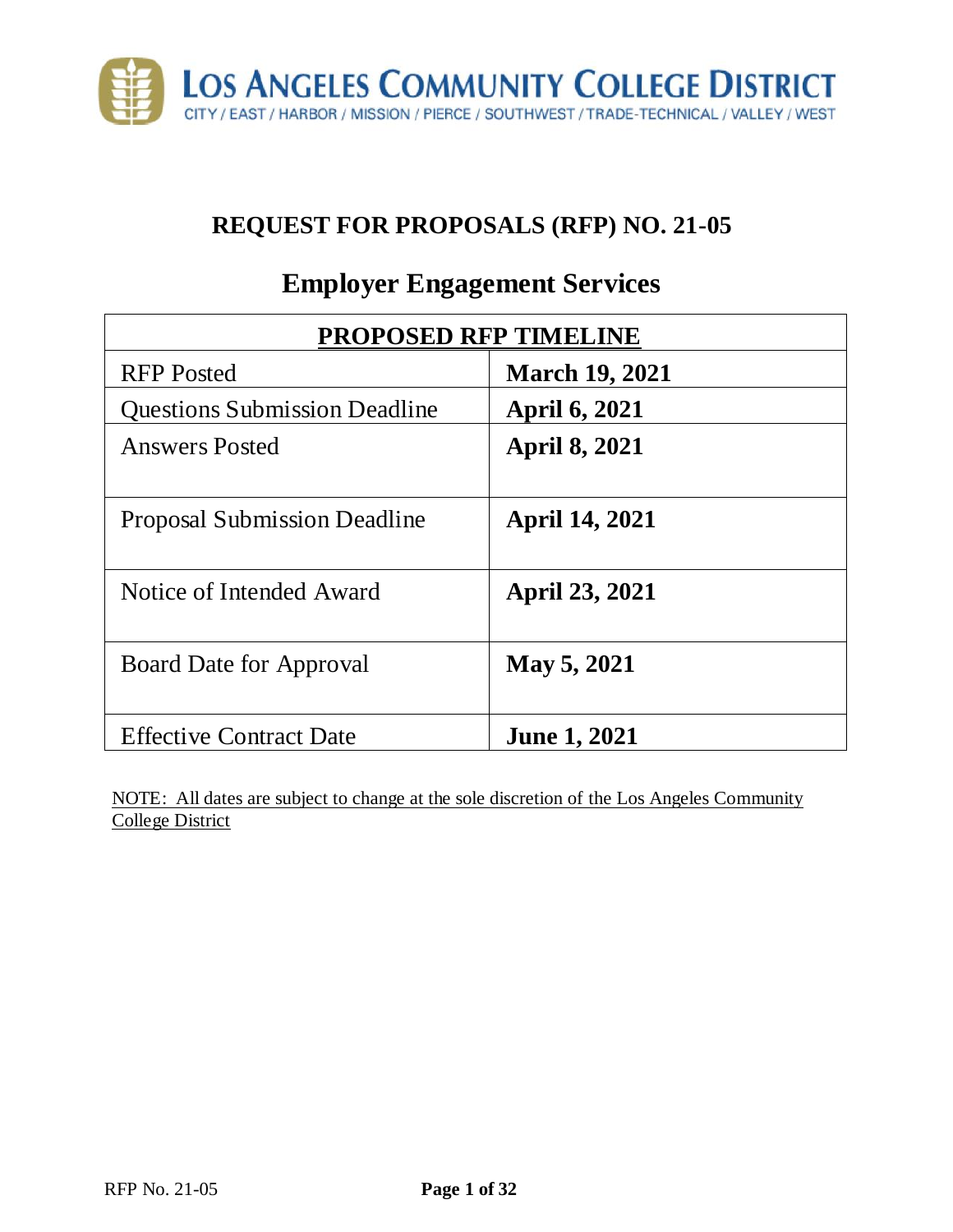

# Table of Contents – **WORK FORCE DEVELOPMENT**

| 1.    |                                                                         |  |
|-------|-------------------------------------------------------------------------|--|
| 1.1   |                                                                         |  |
| 1.2   |                                                                         |  |
| 1.3   |                                                                         |  |
| 1.3.1 |                                                                         |  |
| 1.3.2 |                                                                         |  |
| 1.3.3 |                                                                         |  |
| 1.3.4 | Develop Relationships to connect College staff (and others) with future |  |
| 1.3.5 |                                                                         |  |
| 1.3.6 |                                                                         |  |
| 1.4   |                                                                         |  |
| 2.    |                                                                         |  |
| 3.    |                                                                         |  |
| 4.    | PROPOSAL EVALUATION AND CONTRACT AWARD 14                               |  |
|       |                                                                         |  |
|       |                                                                         |  |
|       |                                                                         |  |
|       |                                                                         |  |
|       |                                                                         |  |
|       |                                                                         |  |
|       |                                                                         |  |
|       |                                                                         |  |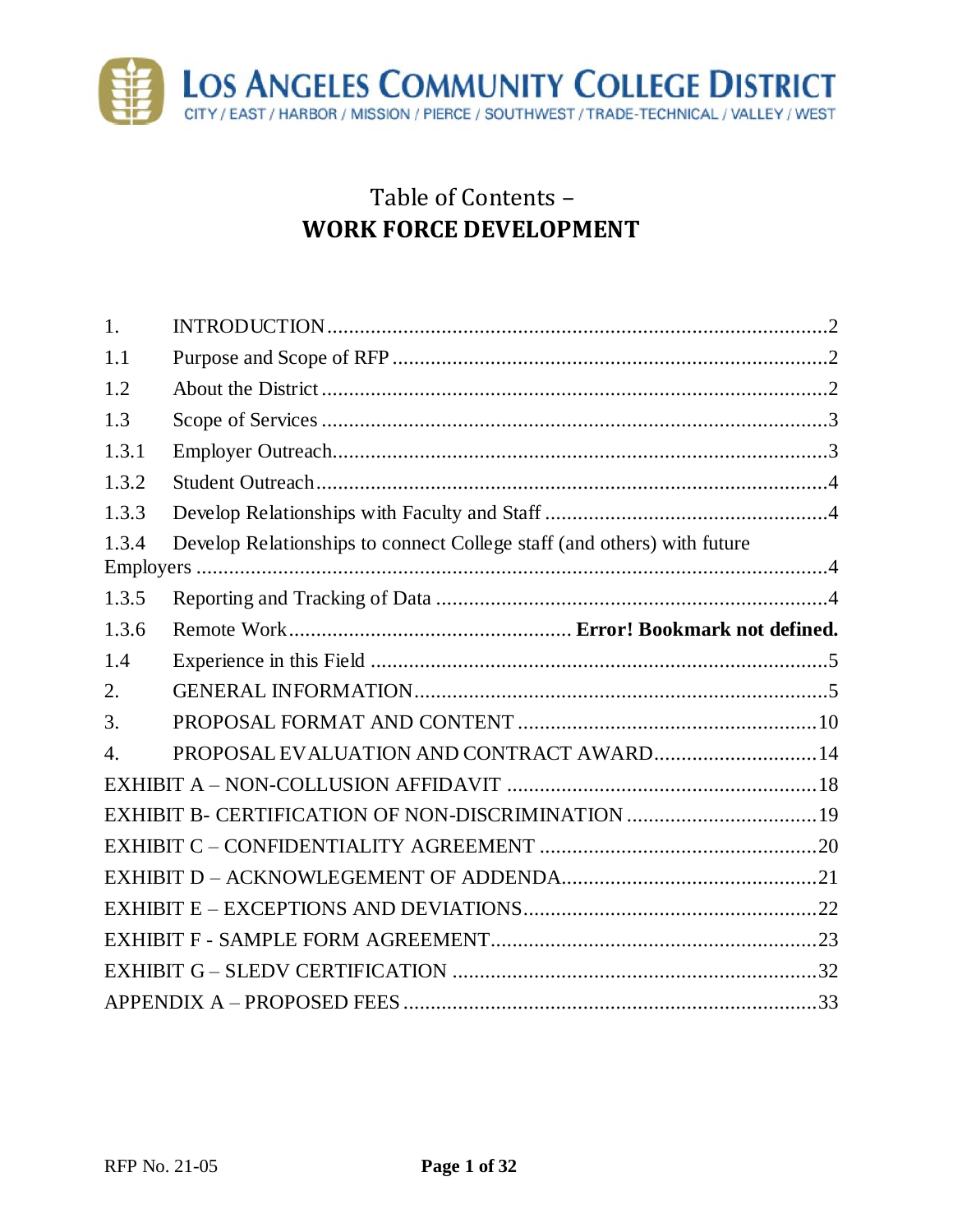#### <span id="page-3-0"></span>**1. INTRODUCTION**

#### <span id="page-3-1"></span>**1.1 Purpose and Scope of RFP**

The purpose of this Request for Proposals (RFP) is to solicit offers from qualified service professionals to work in partnership with the Los Angeles Community College District (LACCD) to connect students with employers for internships, and job placement. The objective is to enhance the student's technical skill level so they can obtain experience and knowledge in their field of study.

As discussed below in Section 1.3, Scope of Services, proposers shall provide a cost proposal for creating a Workforce Development program. The District reserves the sole right to make a single award for all programs, multiple awards for different programs listed, or to combine any programs and make or refuse to make any award.

The LACCD welcomes a diverse pool of proposers to respond to the Request For Proposal as outlined below. This includes those firms that have received LGBTQIA certification by recognized municipal agencies.

#### <span id="page-3-2"></span>**1.2 About the District**

The Los Angeles Community College District ("District") was organized in 1969 and is governed by an elected Board of Trustees and is part of the statewide California Community College system. Members of the Board of Trustees are elected at large to serve four-year terms. The District is the largest community college district in California and one of the largest in the nation. More background information can be found about the District online at www.laccd.edu.

The District serves a population of several million residents in southern California within an area of nearly 900 square miles of metropolitan Los Angeles and the County of Los Angeles that includes more than 30 incorporated cities unincorporated communities. The District extends from Agoura Hills in the western part of the San Fernando Valley to the City of San Fernando in the northeast. The service area includes Culver City on the western side of the greater Los Angeles basin, Monterey Park and San Gabriel on the east side as well as Palos Verdes Estates and San Pedro to the south.

In keeping with its mission, the District provides about 230,000 full and part-time students each year with comprehensive lower-division general education, career and technical education, transfer education, credit and non-credit instructional programs geared to meet the needs of the communities its colleges serve and which meet the changing needs of students for academic and career preparation, civic engagement, and lifelong learning. The District has nine fully accredited colleges: East Los Angeles College, Los Angeles City College, Los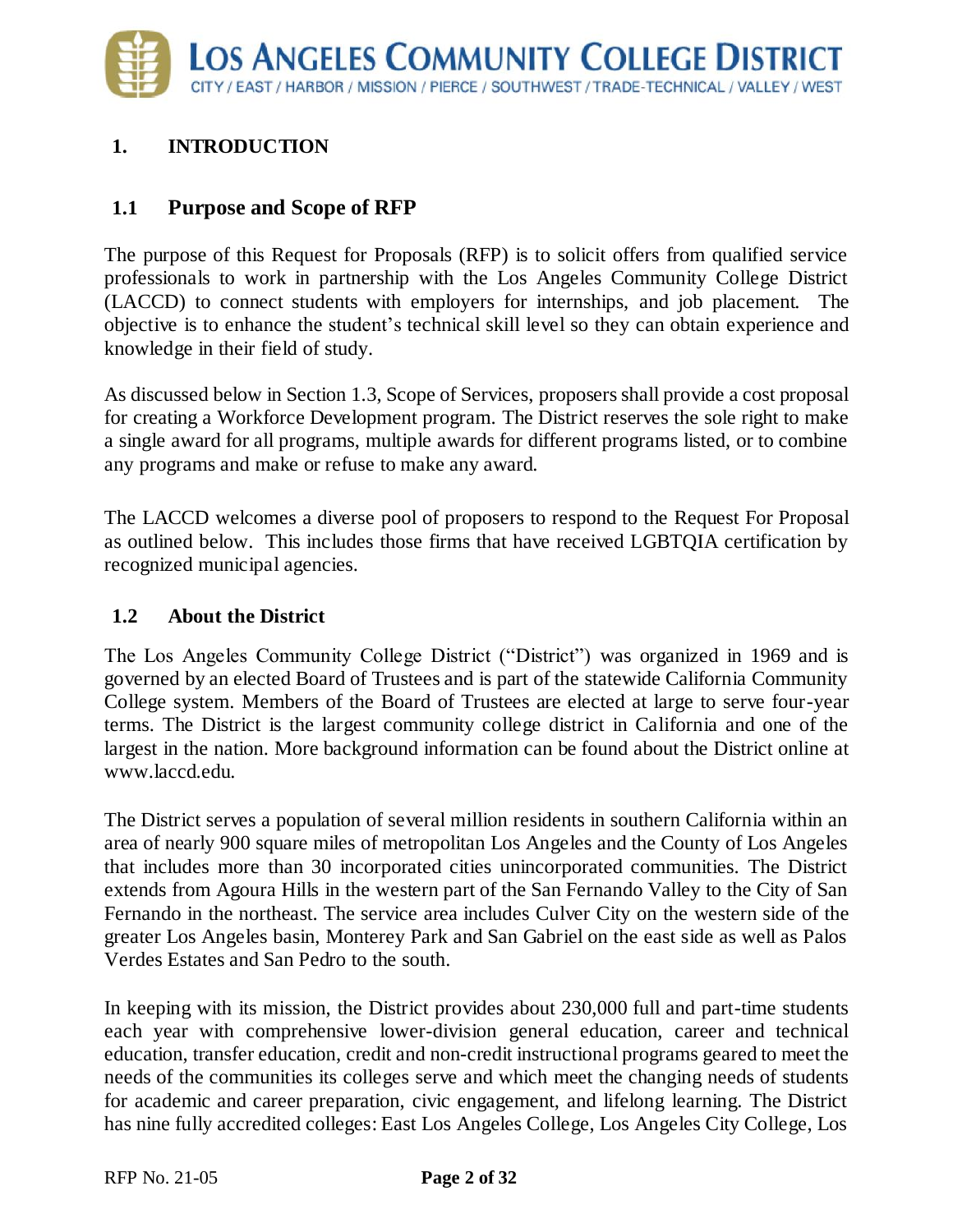

Angeles Harbor College, Los Angeles Mission College, Los Angeles Southwest College, Los Angeles Trade-Technical College, Los Angeles Valley College, Los Angeles Pierce College, and West Los Angeles College. The physical footprint of colleges ranges in size from twentytwo acres (Los Angeles Trade Tech College) to over four hundred fifty acres (Los Angeles Pierce College). Within the District, taxpayer approved bond programs have helped provide new and upgraded facilities at District sites and the nine colleges, including, among other projects, newly constructed classroom and instructional laboratory buildings, learning resource centers (libraries with specialized learning/tutoring centers) as well as original instructional buildings, parking structures, maintenance yards, athletic fields and gymnasiums.

Student demographics of largest enrollment include more than 58.6 percent who identify as Hispanic/Latinx; 14.9 percent as White; 8.8 percent as African American, 6.5 percent as Asian. In the 2019-20 Academic Year, the District conferred nearly 30,000 awards to students, including two-year degrees, degrees for transfer and certificates. The District maintains an active free-tuition program available to all first-time, full-time students, regardless of age, race/ethnicity or demographic background. More than 10,000 students are currently part of the Los Angeles College Promise Program. In addition, the District's 2020- 2021 budget totaled \$5.6 billion. This amount included \$3.9 billion of Proposition A, AA, and Measures J and CC Bonds in the Building Fund.

#### <span id="page-4-0"></span>**1.3 Scope of Services**

The Los Angeles Community College District is seeking qualified Proposers to provide workforce development assistance for its students. This program will establish job opportunities, for students via internships and job placements programs, which will enhance the student's skills so they can be successful in the job market. The proposers selected should have experience in the areas of Employer Outreach, Student Outreach, Building relationships with Faculty and Staff and tracking results of the progress. In addition, the proposers should identify how the requirements of this RFP will be achieved while working in a remote environment.

#### **The selected Proposer will be expected to provide the following services:**

#### <span id="page-4-1"></span>**1.3.1 Employer Outreach**

- 1. Develop relationships with and continuously update database of employers who have internships and job opportunities for students (to be shared with LACCD)
- 2. Work with faculty, staff and students to identify target employers
- 3. Coordinate employer networking sessions, panels and hiring events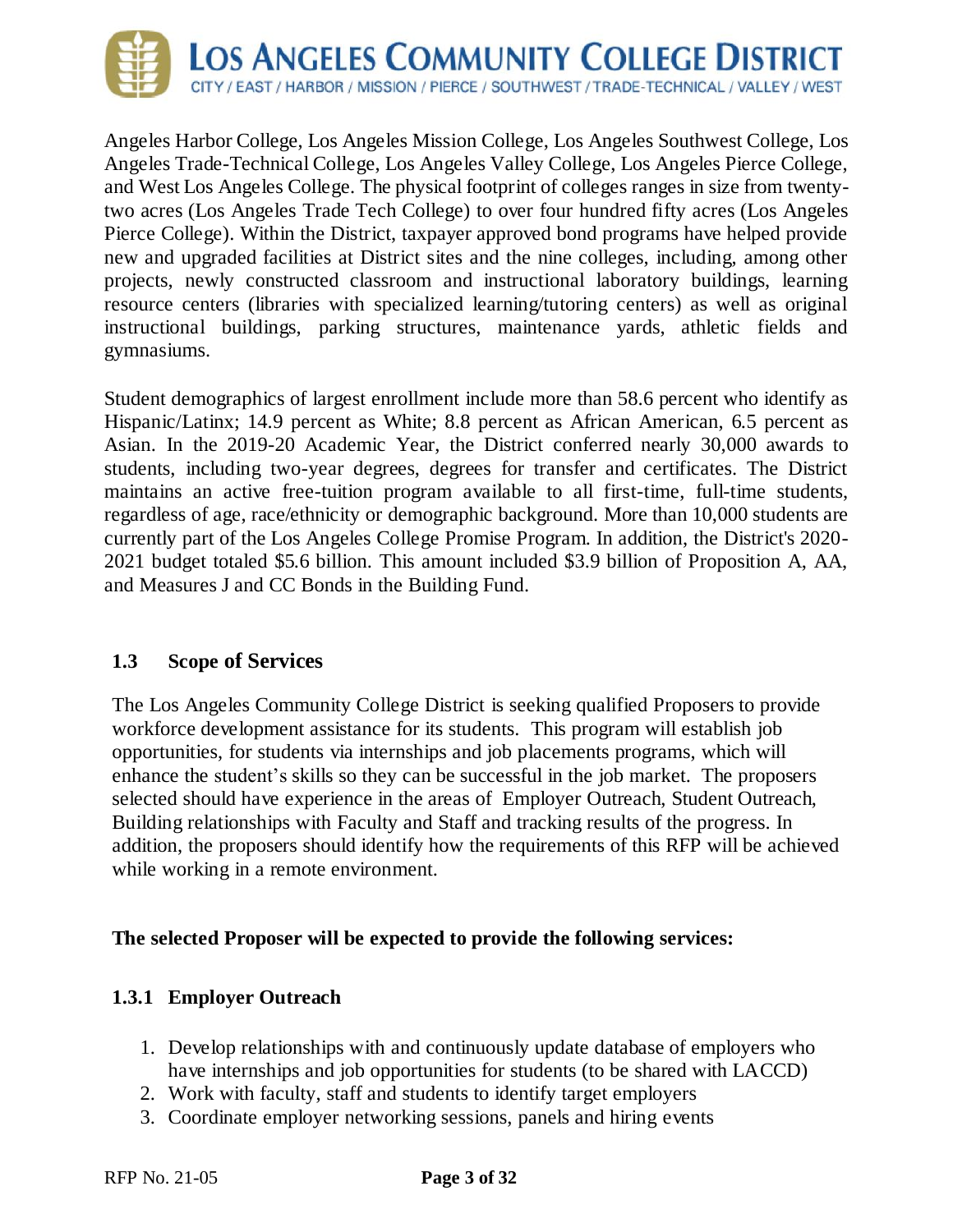

4. Work with faculty to coordinate site tours and connect with employers

#### <span id="page-5-0"></span>**1.3.2 Student Outreach**

- 1. Classroom and Campus Club Visits and / or Presentations
- 2. Develop marketing/promotion materials to draw students
- 3. One-on-one/group meetings and orientations
- 4. Develop placement plan for students:
	- A. Job preparation assistance, including assistance with resumes and portfolios, interviewing skills, elevator pitches, dressing for success
	- B. Develop strategies for students to reach out on their own to employers
- 5. Follow up with employers and students during placements:
	- A. Monthly—during internship placement
	- B. 30-day and 90-day intervals after job placement

#### <span id="page-5-1"></span>**1.3.3 Develop Relationships with Faculty and Staff**

- 1. Attend class visits
- 2. Attend department (and other) meetings
- 3. Collaborate with College Career Centers

#### <span id="page-5-2"></span>**1.3.4 Develop Relationships to connect College staff (and others) with future Employers**

1. Connect college faculty and Contract Education staff and administrators with employers, to develop relationships at college level

#### <span id="page-5-3"></span>**1.3.5 Reporting and Tracking of Data**

- 1. Administer employer surveys (approximately 30 & 90 days into placement)
- 2. Administer student surveys (approximately  $30 \& 90$  days into placement)
- 3. Submit bi-monthly, or monthly reports on the progress toward outcomes
- 4. Track students participating with Placement Service team
- 5. Track students in all aspects of internships and placements, not limited to the following:
	- A. Orientation
	- B. Applications and resumes submitted
	- C. Interviews
	- D. Placements:
		- 1. Organization and Location of Organization
		- 2. Number of hours per week
		- 3. Wages (hourly or salary)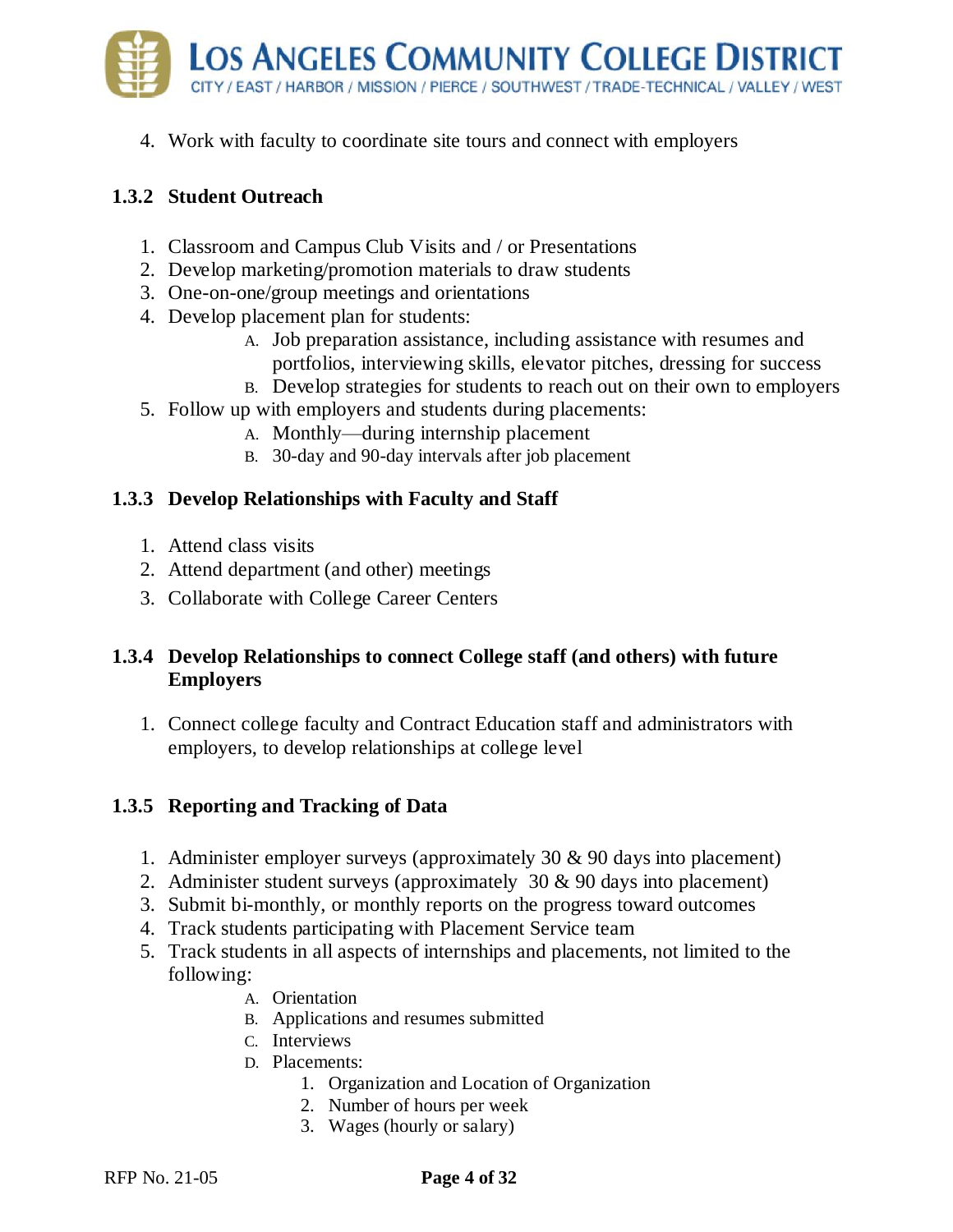

6. Experience writing and submitting reports in a timely manner is required.

#### **1.3.6 Working in a Remote Environment:**

1. The Contractor to provide a description of how the objectives and/or outcomes will be achieved in a remote environment.

#### <span id="page-6-0"></span>**1.4 Show Experience in this Field**

- 1. In connection to items 1.3 to 1.3.6 (listed above), the proposer will provide a description of similar work that the proposer has performed in the past few years. Indicate goals that were set and if those goals were met. Provide examples of innovative ideas and/ or projects that were successful.
- 2. It is expected that the proposer provides a list of the colleges it has worked with in the past and the industries it has utilize for student placement.

#### <span id="page-6-1"></span>**2. GENERAL INFORMATION**

#### **2.1 Proposal Submittal**

The proposer shall submit to the District a printed original and six (6) copies of its proposal, together with one **(1) copy on an USB drive** containing an electronic version of the proposal in Microsoft Word format, no later than **2:00 p.m. PST, on April 14, 2021.** Proposals are to be enclosed in a sealed package plainly marked and displaying the proposer's legal name and the words "**Proposal Responding to RFP No. 21-05: Employer Engagement Services.**

Mail or deliver proposals to:

**Andrea Daniel, Procurement Specialist Los Angeles Community College District Business Services Division 770 Wilshire Boulevard – 6 th Floor Los Angeles, CA 90017-3719 Email: [danielar2@laccd.edu](mailto:danielar2@laccd.edu)**

It is the sole responsibility of the proposer to ensure that the proposal is delivered on time. Any proposal received after the stated deadline, may, at the sole discretion of the District, be returned without consideration. It is the practice of LACCD not to consider late offers unless it is determined that a selection cannot be made from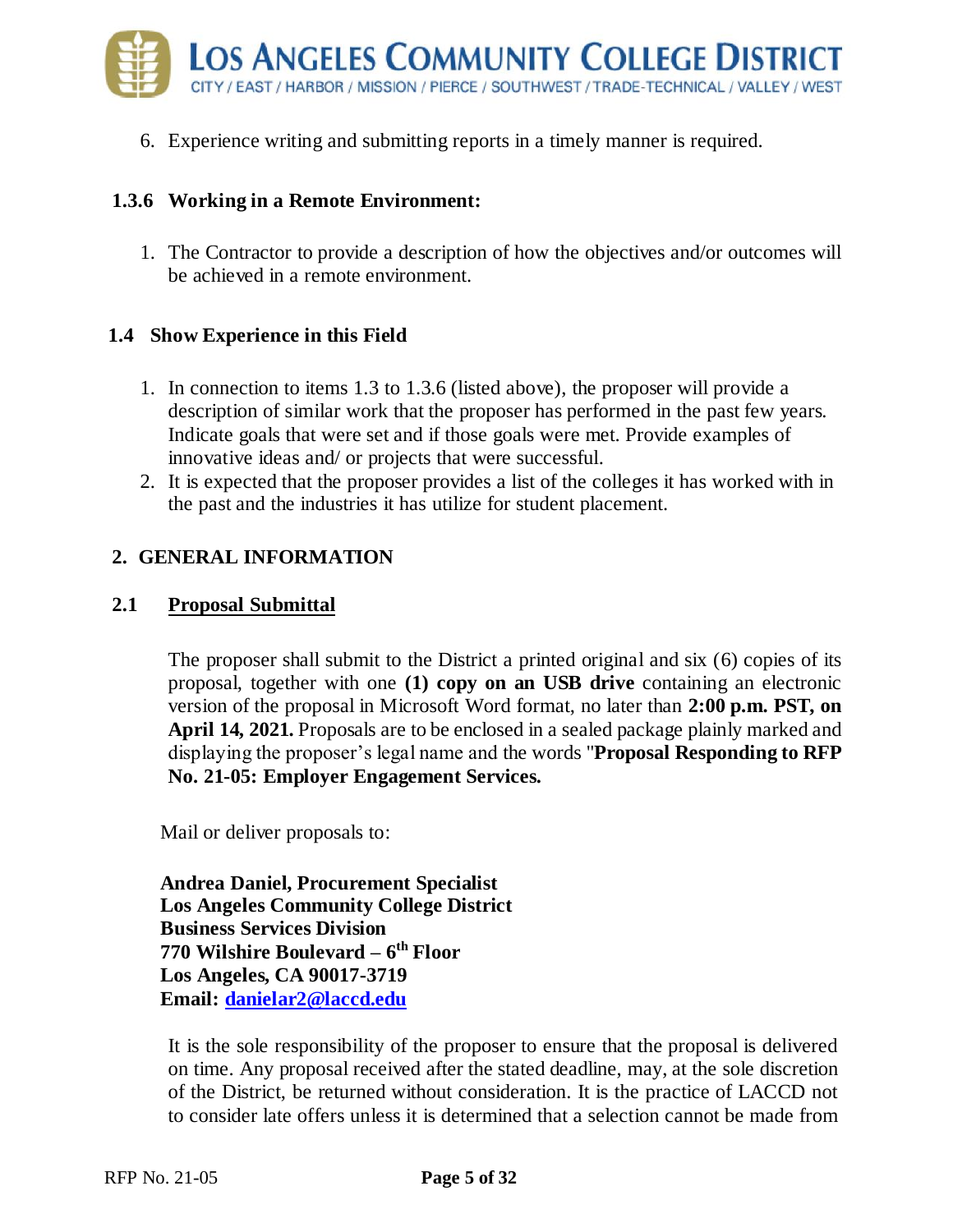

among the proposals received on time. LACCD shall not be responsible for, nor accept as a valid excuse for late proposal delivery, any delay in mail service, or other method of delivery used by the proposer**. Proposals submitted via fax, telephone or e-mail will not be accepted**. If hand- delivered, ample time should be allowed for delays caused by downtown Los Angeles traffic and parking. LACCD does not provide parking accommodations to proposers submitting proposals.

All proposals must be firm offers subject to acceptance by LACCD and may not be withdrawn for a period of 90 calendar days following the last day to submit proposals. Proposals may not be amended once submitted to LACCD, except as permitted by LACCD.

#### **2.2 Questions from Proposers**

Questions or comments regarding this RFP (except to inquire about the number of addendums issued) must be put in writing by email to Andrea Daniel at **[danielar2@laccd.edu](mailto:danielar2@laccd.edu)** on or before **April 6, 2021, 2021** (the Questions Submission Deadline), with the subject, **"Questions for RFP No. 21-05: Employer Engagement Services ".**

Proposers are asked to submit all questions in writing by the question deadline. LACCD shall not be obligated to answer any questions received after the abovespecified deadline or submitted in a manner other than as instructed above.

Proposers are instructed not to contact District personnel or its agents in any other manner concerning this RFP. Unauthorized contact, at LACCD's sole discretion, will be grounds for disqualification of a proposer. Written responses from the District will be posted on the [website:](http://www.laccd.edu/Departments/BusinessServices/Contract-Services/Pages/Bids-And-Proposals.aspx)

<http://www.laccd.edu/Departments/BusinessServices/Contract-Services/Pages/Bids-And-Proposals.aspx>

#### **2.3 RFP Addenda/Clarifications**

If it becomes necessary for LACCD to revise any part of this RFP, or to provide clarification or additional information after the proposal documents are released, written addenda will be posted at:

<http://www.laccd.edu/Departments/BusinessServices/Contract->[Services/Pages/Bids-And-Proposals.aspx.](http://www.laccd.edu/Departments/BusinessServices/Contract-Services/Pages/Bids-And-Proposals.aspx)

All addenda issued shall become part of the RFP, and Proposers shall acknowledge, in writing, receipt and incorporation of all addenda and clarifications in their response. Failure of the Proposer to receive Addenda shall not relieve the Proposer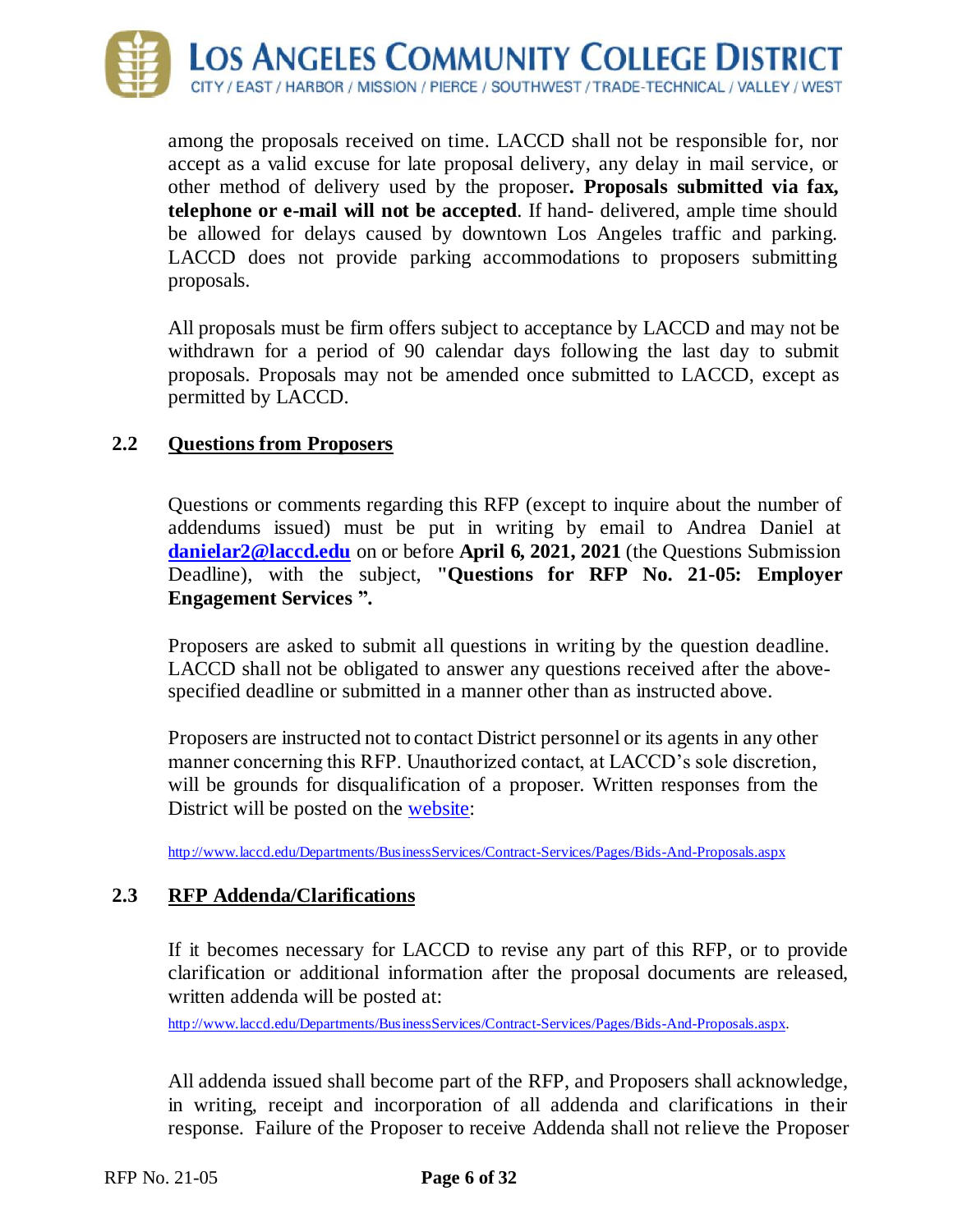

from any obligation under its proposal as submitted. The Proposer shall identify and list in its proposal all Addenda received and included in its proposal; failure to do so may be asserted by the District as a basis for determining the proposal nonresponsive. All addenda issued shall become part of the RFP. Proposer's acknowledgement of the addenda must be declared in the proposal. See EXHIBIT D

It shall be the responsibility of the Proposers to check the website for addenda issued.

#### **2.4 Pre-Contractual Expenses**

Pre-contractual expenses are defined as any expenses incurred by the Proposer in: (1) preparing its proposal in response to this RFP; (2) submitting that proposal to LACCD; (3) negotiating with LACCD any matter related to this RFP, including a possible contract; or (4) engaging in any other activity prior to the effective date of award, if any, of a contract resulting from this RFP. LACCD shall not, under any circumstance, be liable for any pre-contractual expenses incurred by Proposers.

#### **2.5 No Commitment to Award**

Issuance of this RFP and receipt of proposals does not commit LACCD to award a contract. LACCD expressly reserves the right to postpone proposal opening for its own convenience, accept or reject any or all proposals received in response to this RFP, negotiate with more than one proposer concurrently, or to cancel all or part of this RFP.

#### **2.6 Joint Offers**

Joint proposals are not acceptable. Multiple firms may submit together as long as the structure is such that one firm acts as a prime and others act as subcontractors. In this case, LACCD will execute a contract with the firm acting as the prime contractor. The District may designate a lead within the selected firm(s).

#### **2.7 Proposed Contract**

The Sample Form Agreement presented in **EXHIBIT F** (Professional Services Agreement) of this RFP is the agreement proposed for execution with the successful proposer. It may be modified to incorporate other pertinent terms and conditions set forth in this RFP, including those added by addendum, and to reflect the proposer's offer or the outcome of contract negotiations, if any, conducted with the proposer. Exceptions to the terms and conditions of the Sample Form Agreement, or the proposer's inability to comply with any of its provisions of the Sample Form Agreement, must be declared in the proposal, as provided in the following Section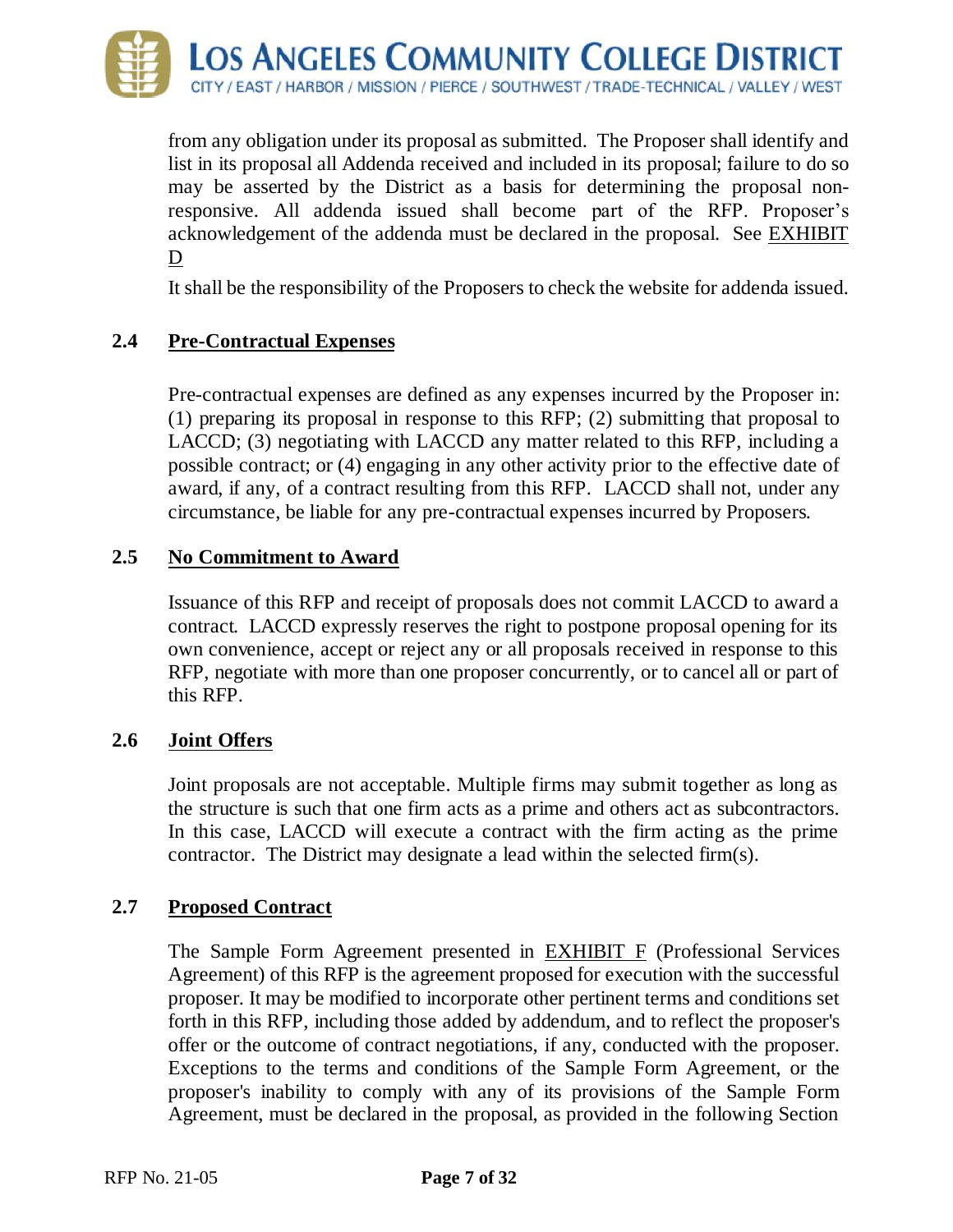

2.8, Exceptions and Deviations.

#### **2.8 Exceptions/Deviations**

Any exceptions to, deviations from, or inability to comply with the requirements set forth in this RFP, or the terms and conditions contained in the Sample Form Agreement, must be declared in writing in EXHIBIT E within the proposal; failure to do so will prevent proposer from asserting its inability to comply with the terms or conditions later on. Such exceptions or deviations must be segregated as a separate element of the proposal under Exhibit E- "Exceptions and Deviations to Sample Form Agreement." The District will make a good faith effort to consider contractual issues identified by vendors and LACCD requires all proposing vendors to similarly make a good faith effort to comply with the District's sample agreement terms and conditions.

Proposals that mandate the use of vendor standard services contract, rather than utilizing the District's standard services contract will result in that firm's proposal being judged non-responsive and these proposals will be rejected. Proposals that reject the following integral provisions of the District's contract terms and conditions will be treated as a rejection of the District's contract and these proposals will be rejected.

Section 7 – Term of Agreement Section 18 – Governing Law Section 19 – Non-Discrimination Section 22 – Board Authorization Section 27 – Requirements for Federally-Funded Contracts

The proposer's attention is directed particularly to Section 15 in the Sample Form Agreement, which specifies the minimum insurance requirements that must be met by the successful proposer(s). The proposer's inability or unwillingness to meet these requirements as a condition of award must be stated as an exception in the proposal.

#### **2.9 Exemption from Disclosure.**

Proposals will remain confidential in their entirety until the evaluation and analysis process is complete and a recommendation of an award has been submitted to the Los Angeles Community College District, except for information declared at the proposal opening date. All proposals submitted will become the property of the Los Angeles Community College District. The preparer must identify, in writing, all copyrighted material, trade secrets, or other proprietary information that the preparer claims are exempt from disclosure under the Public Records Act (California Government Code Section 6250 et seq.). Any firm claiming such an exemption must also state in the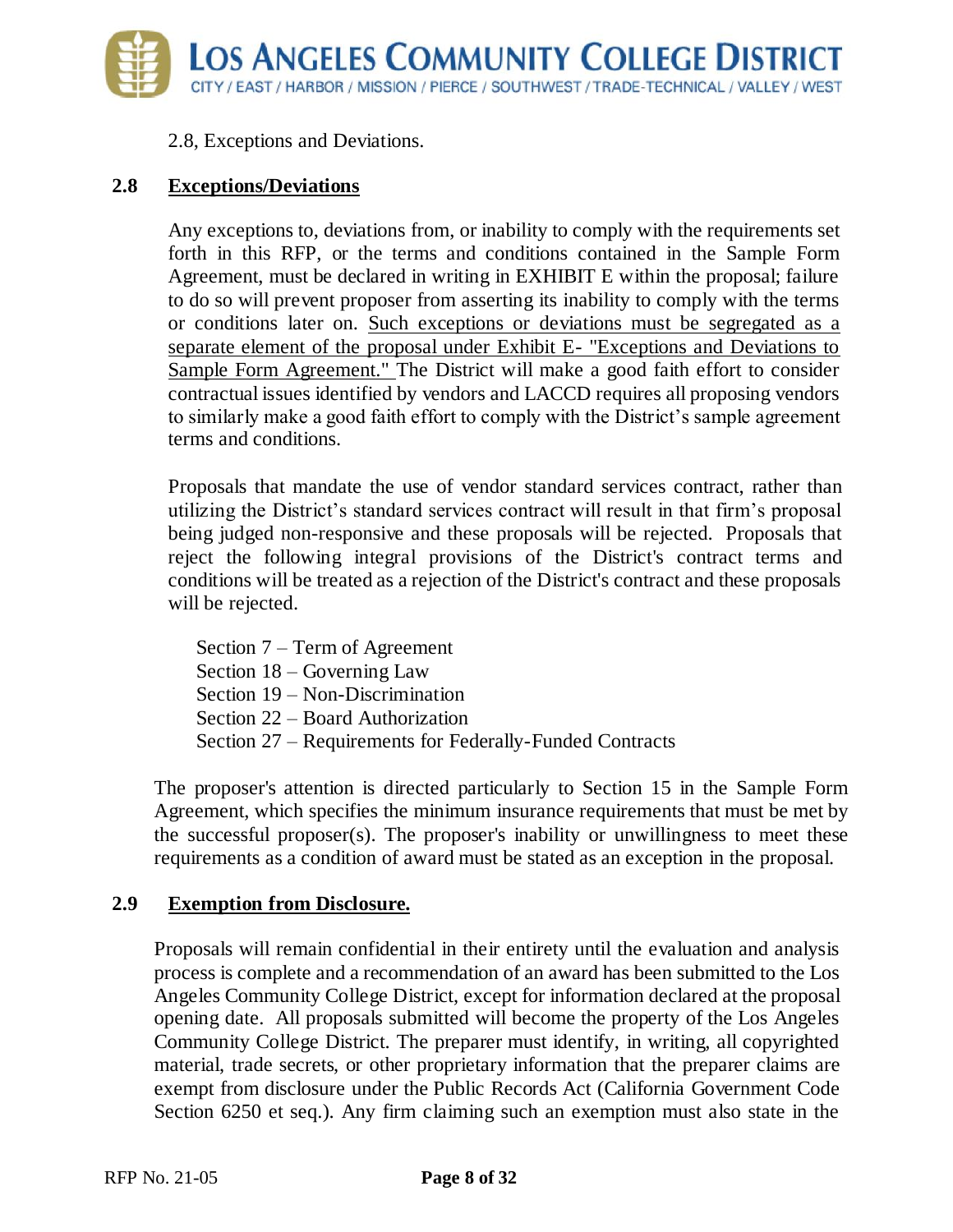

proposal that "the proposer agrees to indemnify and hold harmless the Los Angeles Community College District, its Board of Trustees, and its officers, employees and agents, from any claims, liability, or damages against, and to defend any action brought against above said entities for their refusal to disclose such material, trade secrets, or other proprietary information by any party." Failure of a proposal to include such a statement will be deemed a waiver of any exemption from disclosure under the Public Records Act. A blanket statement that all contents of the proposal are confidential or proprietary will not be honored by the District.

#### **2.10 Protests**

Any proposer that has provided a sealed proposal or proposal to the District may protest the solicitation or award of a contract for violations of LACCD's procurement policies or of laws and regulations governing LACCD's procurement activities, provided the proposer has complied with PP-04-09, Bid Protest and Appeals. [http://www.laccd.edu/Departments/BusinessServices/Contract-](http://www.laccd.edu/Departments/BusinessServices/Contract-Services/Documents/04-09-bid-protest-and-appeal.pdf)[Services/Documents/04-09-bid-protest-and-appeal.pdf.](http://www.laccd.edu/Departments/BusinessServices/Contract-Services/Documents/04-09-bid-protest-and-appeal.pdf) The Annual Adjustment proposal threshold for 2021 is \$96,700.

In order to be considered, all protests must be in writing and filed with and received by LACCD, not more than five (5) business days following the date of issuance of the District's Notice of Intent to Award with the contact below. The protest letter must state the basis for the protest and the remedy sought. Protests received by LACCD after this date will be returned to the sender.

**Director of Business Services Los Angeles Community College District 770 Wilshire Blvd, 6th Floor Los Angeles, CA 90017**

Failure to timely file the proposal protest shall constitute grounds for the District to deny the proposal protest without further consideration of the grounds stated therein.

#### **2.11 Term of Contract**

The contract awarded through this RFP is expected to be effective for a fiveyear period from June 1, 2021 – May 30, 2024, with an optional two-year extension.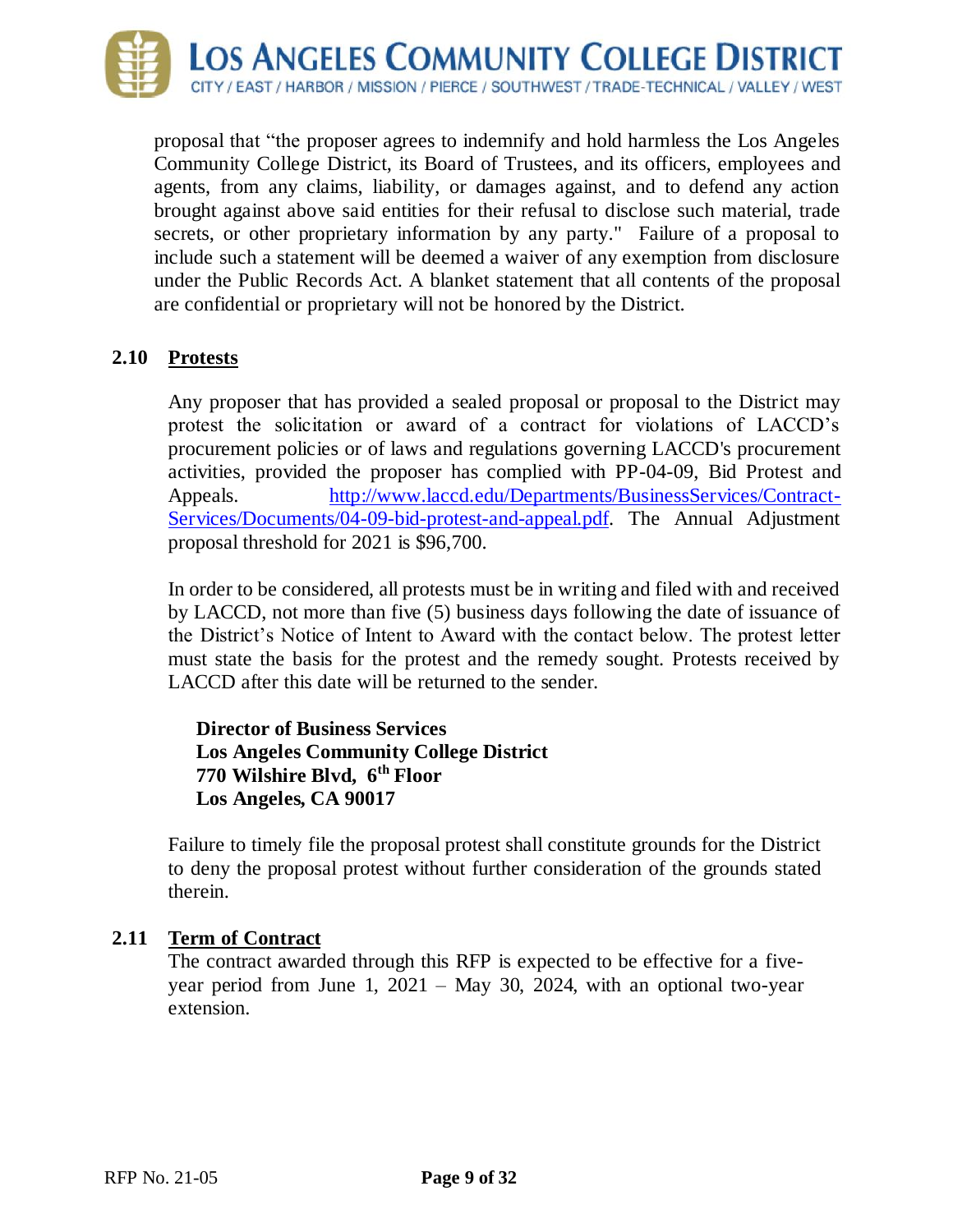# <span id="page-11-0"></span>**3. PROPOSAL FORMAT AND CONTENT**

#### **3.1 General**

The proposal should provide a straightforward, concise description of the proposer's ability to satisfy the requirements of this RFP. Emphasis should be placed on conformance to the RFP instructions, responsiveness to the RFP requirements, and completeness and clarity of content. This RFP and the successful proposal may become a part of any contract that is executed as a result of this RFP. Any proposal attachments, documents, letters and materials submitted by the proposer will be binding and may also be included as part of the contract.

#### **3.2 Presentation/Format**

Proposals shall be submitted in  $8 \frac{1}{2}$ " x  $11$ " size, using a simple method of fastening. Proposals should be typed and not include any unnecessarily elaborate or promotional material. Lengthy narrative is discouraged; presentations should be brief and concise. The form, content, and sequence of the proposal should follow the outline presented below.

#### **3.3 Proposal Content**

#### **3.3.1 Transmittal Letter/Introduction**

The letter of transmittal shall include the first 6 bullet points and be addressed to, Andrea Daniel, Procurement Specialist, and must, at a minimum, contain the following:

- Identification of the offering firm(s), including name, address and telephone number of each firm;
- Proposed working relationship among the offering firms (e.g., primesubcontractor), if applicable;
- Name, title, address, telephone number and email address of contact person during period of proposal evaluation;
- A statement to the effect that the proposal shall remain valid for a period of not less than ninety (120) days from the due date for submittal;
- Identification of any information contained in the proposal which the proposer deems to be, and establishes as, confidential or proprietary and wishes to be withheld from disclosure to others under the California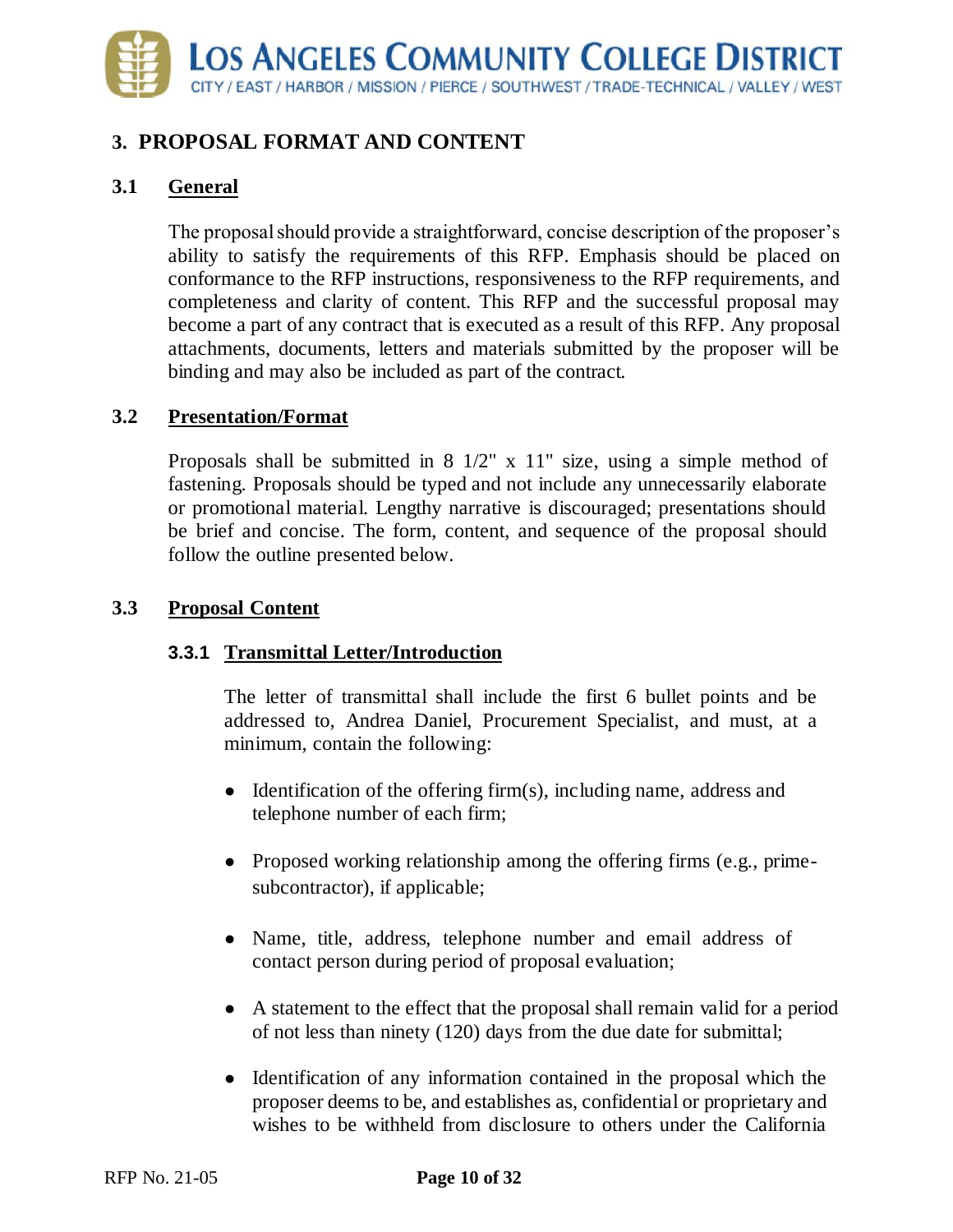Public Records Act (a blanket statement that all contents of the proposal are confidential or proprietary will not be honored by LACCD); and

• Signature of a person authorized to bind the offering firm to the terms of the proposal.

#### **3.3.2 Table of Contents**

Immediately following the transmittal letter include a complete table of contents for material included in the proposal, including page numbers.

#### **3.3.3 Proposals and Related Experience**

This section should establish the ability of the proposer to satisfactorily perform the required work by reasons of: demonstrated competence in the services to be provided; nature and relevance of similar work recently completed for other clients; record of meeting schedules and deadlines on other projects; competitive advantages over other firms in the same industry; strength and stability as a business concern; and supportive client references. Information should be furnished for both the proposer and any other firm included in the offer.

Specifically include:

- Background information about your firm, including date of founding, legal form (sole proprietorship, partnership, corporation/state of incorporation), number and location of offices, principal lines of business, number of employees and other pertinent data. Disclose any conditions (e.g., bankruptcy or other financial problems, pending litigation, planned office closures, impending merger) that may affect your firm's ability to perform contractually. Certify that the firm and its principals are not debarred, suspended, or otherwise declared ineligible to contract by any federal, state, or local public agency, or declare and explain any such status.
- Noteworthy Proposals for providing the required services to LACCD. Specifically highlight those Proposals that distinguish you from your competitors, and provide the names of three successful recent accounts in the past three years in the areas of implementing a Workforce Development program for students.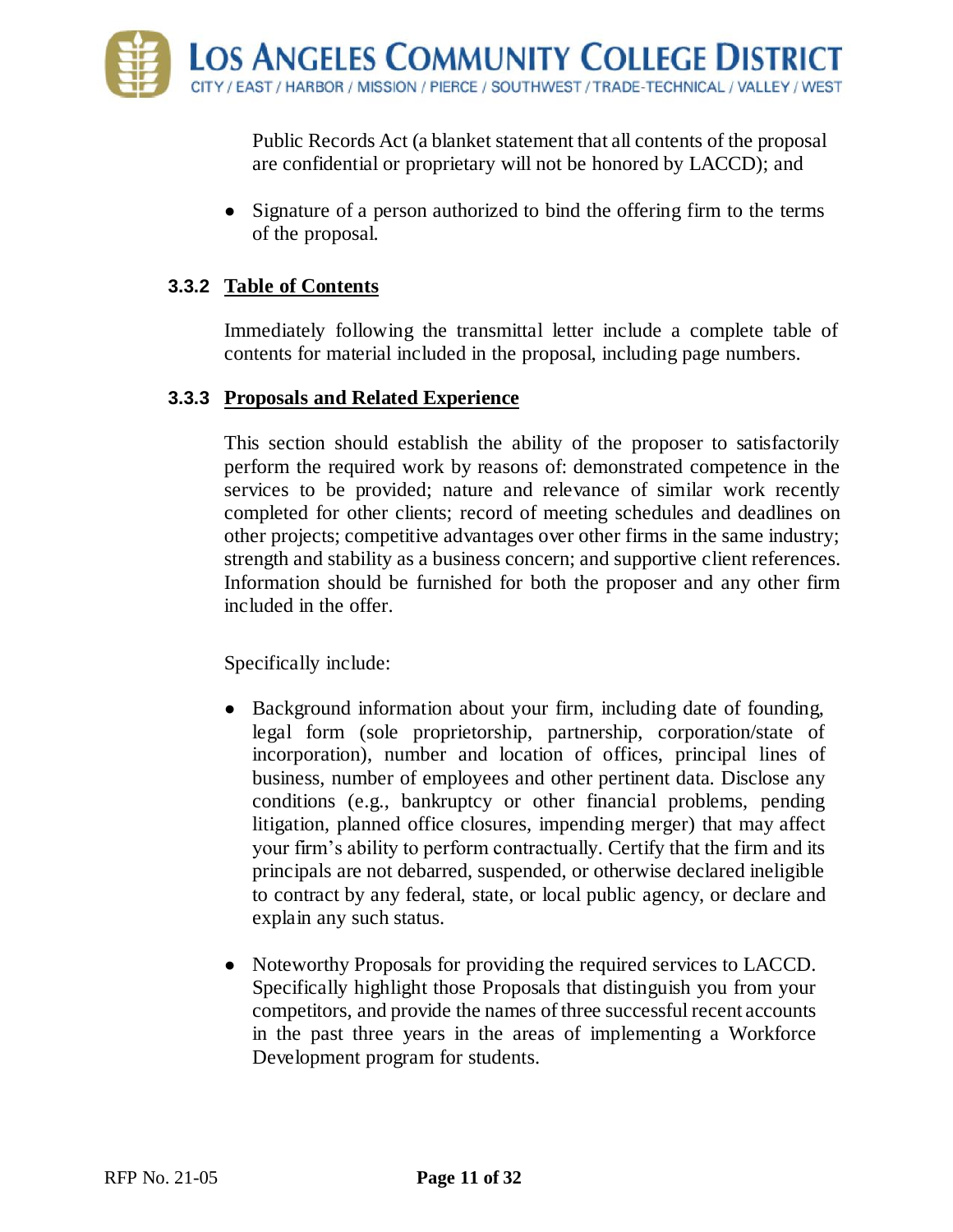

#### **3.3.4 Proposed Staffing and Project Organization**

This section should discuss the staff of the proposing firm who would be assigned to work for LACCD. Demonstrate that the firm has professional personnel, by identifying the key parties to perform under contract with LACCD and by providing their resumes. In addition, please include a staffing organization chart of the key parties presented for the engagement. The evaluation will consider amongst other factors, length of practice, education, training, relevant experience and longevity with the firm.

#### **3.3.5 Work Plan**

This section should describe how the proposer would perform the scope of work to the satisfaction of the District. Specify what resources would be expected and/or required from the District, such as a central point of contact, work space, equipment and information. The firm should demonstrate its knowledge and experience with administering a Workforce Development program for students. In addition, the work plan should include information on how the firm would meet all the services outlined in the Section  $1.3 -$ Scope of Services.

#### **3.3.6 References**

A minimum of four (4) references to be included with contact names and information.

• List of business clients—especially community colleges and school districts—to which your firm has provided similar services in the past three years. Specifically, include the following: name and address of organization, description of work and date performed, contact name/title/phone numbers/email address. Include a current client list and organizations or entities that your firm currently provides services to that may pose a conflict or require that you represent positions that are contrary to positions approved by LACCD.

#### **3.3.7 Fee Structure / Cost Proposal**

- Each proposal must include a description of the proposed fee schedule for the work to be performed.
- Each proposal should identify any and all hourly rate(s) for proposed services.
- Each proposal should identify any expected reimbursables and rates that may be requested by the proposer if engaged to do business on behalf of the District such as travel expenses, copying or messenger services.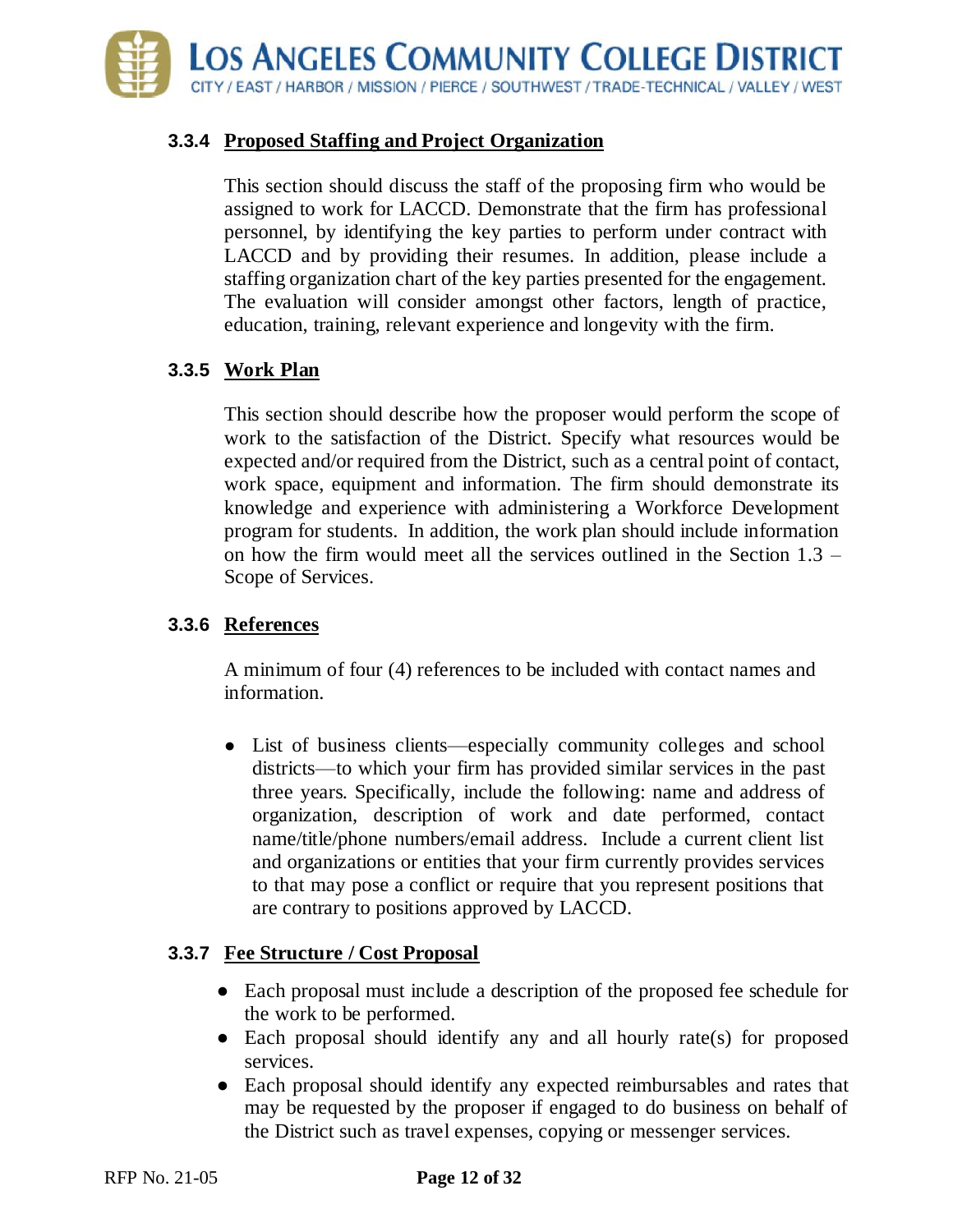Please complete **Appendix A** to identify proposed fees, hourly rates and any expected reimbursables associated with this proposal.

#### **3.3.8 Exceptions/Deviations**

State any exceptions to or deviations from the requirements of this RFP, including the Sample Agreement presented in EXHIBIT F If you wish to present alternative approaches to meet LACCD's work requirements, these should be thoroughly explained in EXHIBIT E

#### **3.3.9 Appendices**

- Supporting Documents: Furnish as appendices those supporting documents (e.g., staff resumes and bio's) requested in the preceding instructions.
- Additional Information: Include any additional information you deem essential to a proper evaluation of your proposal and which is not solicited in any of the preceding sections. Proposers are cautioned, however, that this is not an invitation to submit large amounts of extraneous material; appendices should be relevant and brief.

#### **3.3.10 Authorization to do business in California**

Proposers must be authorized to do business in California. If a Proposer is a sole proprietorship or partnership, the Proposer should furnish with its proposal a copy of a current business license issued in California. If the Proposer is a corporation, it must be approved by the California Secretary of State to do business in California as shown by it having an "ACTIVE" status listed on the California Secretary of State website as of the date of evaluation of the proposal. The Proposer should provide the corporate number issued by the Secretary of State with its proposal. Each Proposer is required to possess at the time of submitting its Proposal, and at all times during the RFP process (and, in the case of the Proposer that receives award, at the time of award, upon execution of the Agreement, and at all times during performance of the Agreement) any licenses required by Applicable Law for the performance of the Agreement.

#### **3.3.11 Mandatory documents proposer must submit within the sealed response**

- (a) Completed and signed Noncollusion Affidavit (**EXHIBIT A**)
- (b) Completed and signed Certificate of Non-Discrimination (**EXHIBIT B**)
- (c) Completed Confidentiality Agreement (**EXHIBIT C**)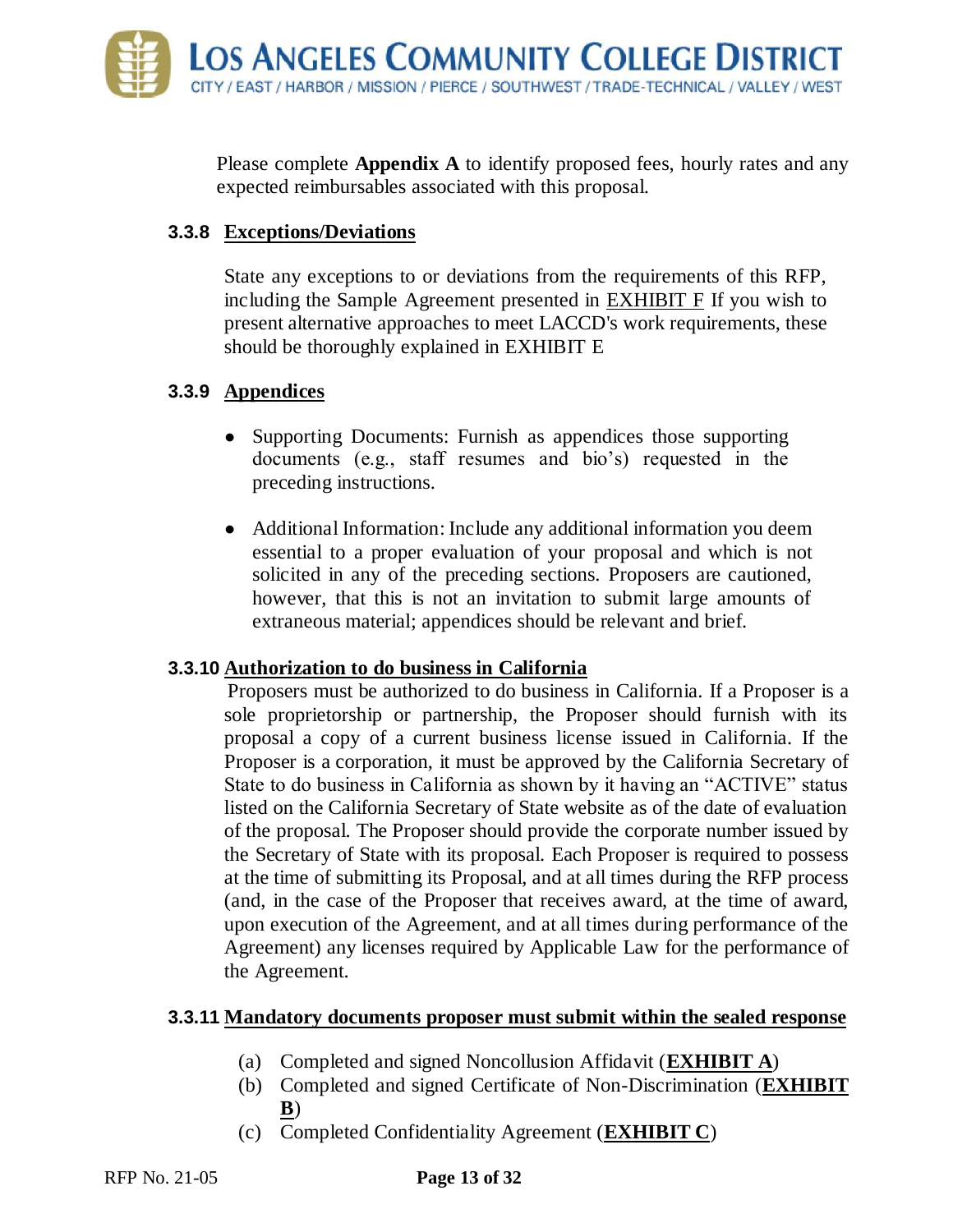

- (d) Acknowledgement of all addenda issued by the District (**EXHIBIT D**)
- (e) Completed and signed Exceptions and Deviations (**EXHIBIT E**)
- (f) Completed and signed SLEDV disclosure (**EXHIBIT G**)

#### **GRACE PERIOD FOR MISSING OR INCORRECT FILING OF ITEMS (a) THROUGH (e) ONLY:**

In the event that a firm fails to submit all or any part of items (a) through (e) above with its submission or if any submitted item is incomplete or incorrect, the Contracts Office will notify the firm and the firm shall have an additional two (2) business days to submit the missing item to the Contracts Office. Failure to submit the missing item will result in the disqualification of the Firm if the mandatory item is missing entirely. Failure to complete or correct a mandatory item will result in the firm's Proposal being considered in the form in which it was originally submitted.

#### <span id="page-15-0"></span>**4. PROPOSAL EVALUATION AND CONTRACT AWARD**

All proposals received in accordance with these RFP instructions will be evaluated to determine if they are complete and meet the requirements specified in this RFP. An award will be made to the Proposer whose offer is judged to be the most advantageous to the District. The District expressly reserves the right to reject all proposals and make no award under this RFP.

#### **4.1 Evaluation Procedures**

An Evaluation Panel consisting of LACCD staff and/or outside associates will review, analyze, and evaluate all proposals received. The Evaluation Panel will rate the proposals and conduct reference checks of the top firms. The firms will receive a score based on the Evaluation Criteria for Proposals as noted below. The Proposal Score Received will determine which firm(s) will become part of a bench of service providers.

At the approval of the evaluation panel, a recommendation for award(s) will be made to one or more successful proposers and the proposed contract(s) with the selected firm(s) will be submitted to LACCD's Board of Trustees for approval. The contract(s) will be executed and notice(s) to proceed will be issued after Board approval.

LACCD reserves the right to reject any or all proposals, to waive any irregularities or informalities in the offers received and to change the evaluation process described above if circumstances dictate this or it is otherwise in the best interests of LACCD to do such. In the event a proposal(s) is rejected, or in the event a proposer's offer is not rejected but does not result in a contract award, LACCD shall not be liable for any costs incurred by the proposer in connection with the preparation and submittal of the proposal.

#### **4.2 Evaluation Criteria for Written Proposals**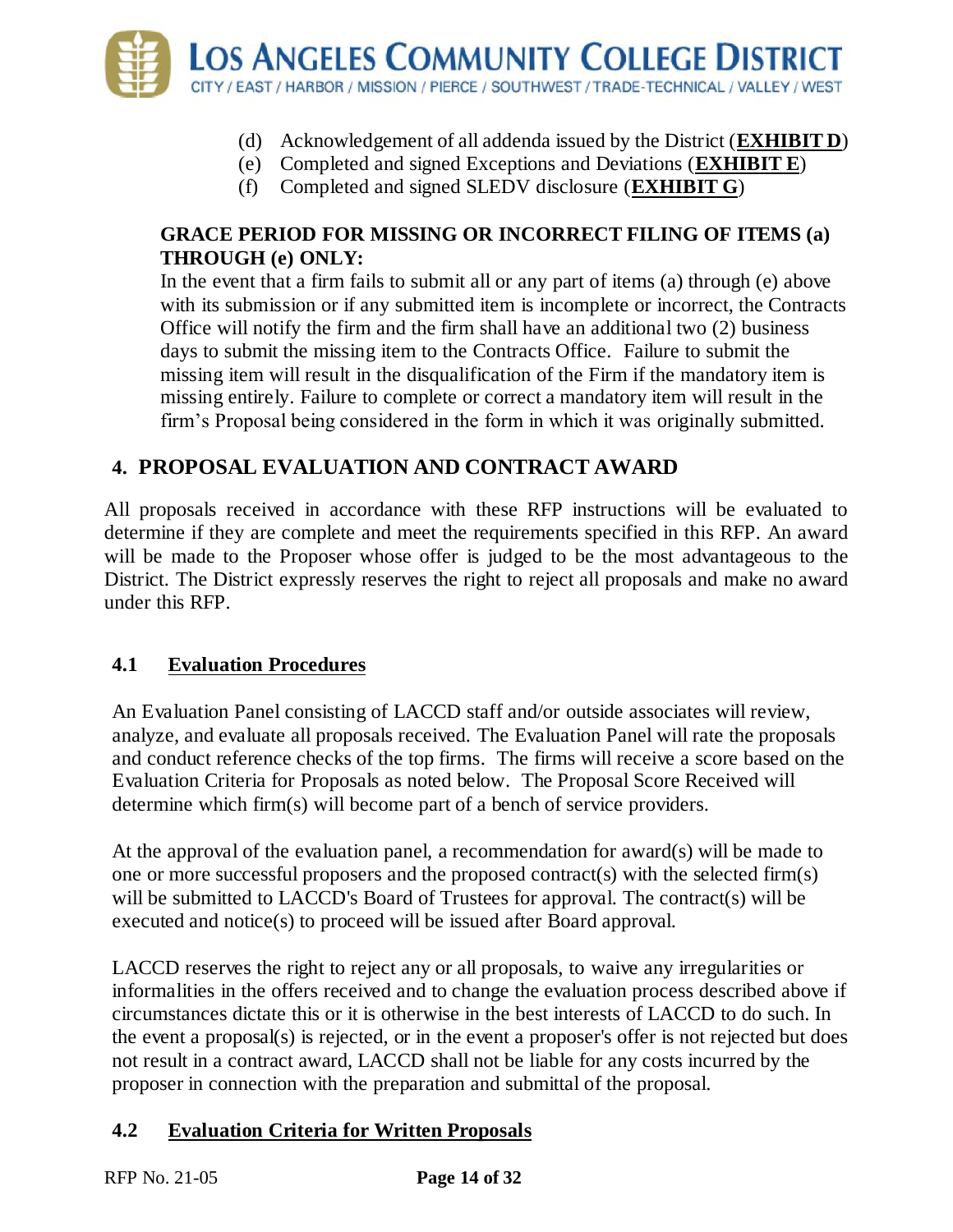

Proposals will be evaluated in accordance with the responses to the criteria outlined in Section 1.3 – Scope of Services as described above. The responses to this RFP will be evaluated by the District against the factors specified below. The relative weights of the criteria—**based on a 110-point scale as listed below.**

| <b>CRITERIA FOR RFP</b>                                 |                                                                                                                                                                                                                                                                                                                                                         | <b>Relative</b> |
|---------------------------------------------------------|---------------------------------------------------------------------------------------------------------------------------------------------------------------------------------------------------------------------------------------------------------------------------------------------------------------------------------------------------------|-----------------|
| <b>SCORING</b>                                          |                                                                                                                                                                                                                                                                                                                                                         | Weight          |
| Section:                                                | Description:                                                                                                                                                                                                                                                                                                                                            | Points:         |
| Experience<br>1.                                        | a.) Describe the number of years of experience<br>you have in this area of service.<br>b.) List the community college districts you have<br>worked with in the past and names of<br>contacts.<br>c.) List the industries that you have experience<br>placing students in.                                                                               | 20              |
| Outcomes and successes<br>2.                            | a.) Describe your successes in achieving the<br>stated outcomes and goals of prior contracts.<br>b.) Describe how you measure success. Please<br>provide examples.                                                                                                                                                                                      | 20              |
| 3. Remote work                                          | Describe how you would achieve the outcomes of<br>the scope of work in a remote environment.                                                                                                                                                                                                                                                            | 5               |
| Student recruitment and<br>4.<br>employment preparation | a.) Describe your plan for preparing students for<br>applying, interviewing, and attaining<br>employment.<br>b.) Describe your plan to recruit and retain<br>students, while keeping them motivated in the<br>employment process.<br>c.) Describe your experience in providing<br>constructive feedback to students to increase<br>their employability. | 20              |
| Faculty engagement<br>5.                                | a.) In your opinion, describe what you believe is<br>the role of faculty in the student employment<br>process.<br>b.) Describe your experience collaborating with<br>faculty to secure student employment.<br>c.) Describe your experience in providing<br>feedback to faculty regarding industry trends.                                               | 15              |
| 6. Data tracking                                        | a.) Describe your methodology for tracking<br>student activity.<br>b.) Describe how you track placement data and<br>your expertise in providing data validation<br>reports.                                                                                                                                                                             | 15              |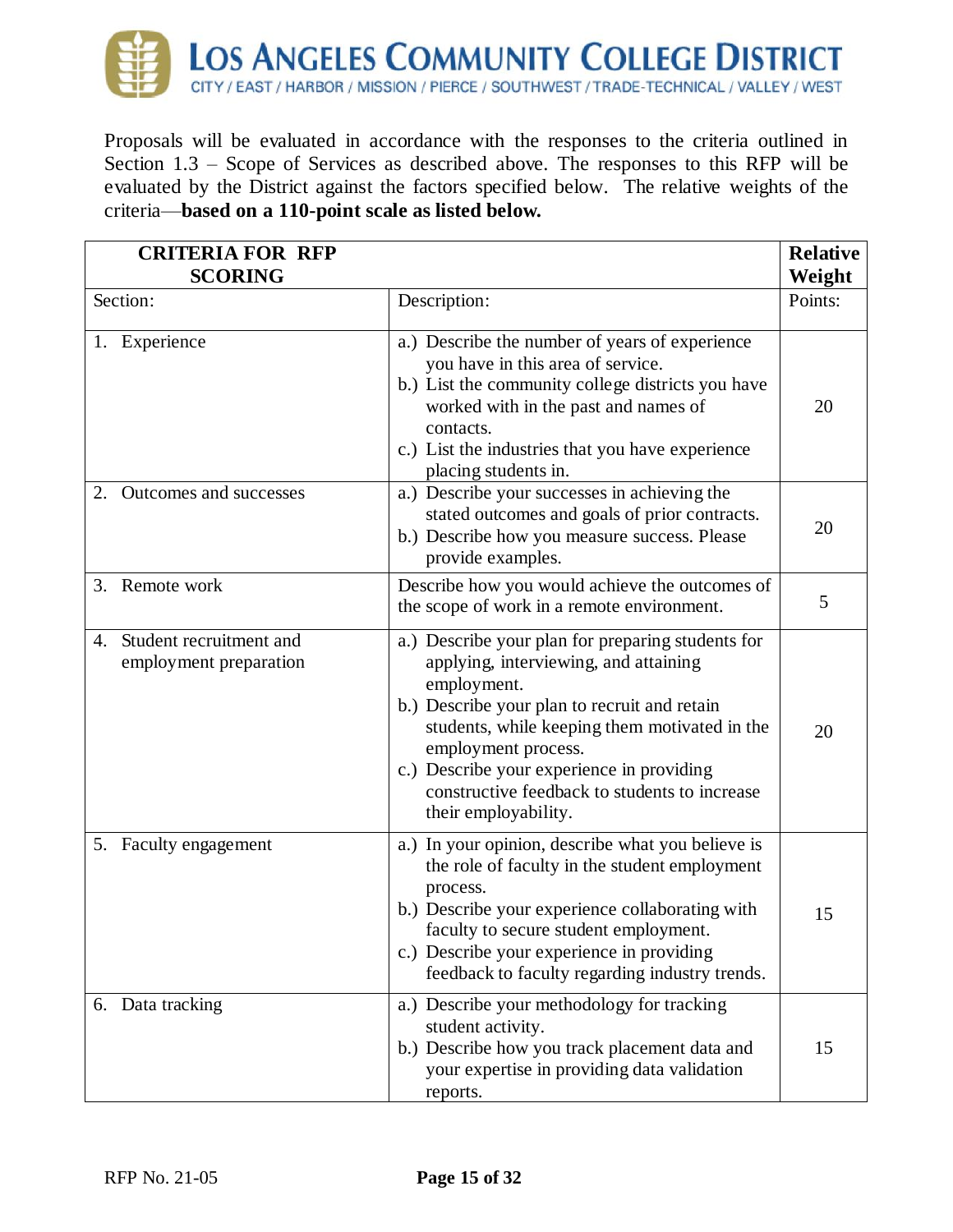

| 7. Reporting | a.) Describe your experience in writing and<br>submitting reports in a timely manner. |     |
|--------------|---------------------------------------------------------------------------------------|-----|
| 8. SLEDV     |                                                                                       | 10  |
|              | Total                                                                                 | 110 |

The District will conduct interviews of the three (3) highest ranked firms after initial review and scoring of the written proposal. The firm receiving the highest score of their written proposal and interviews will be selected for final recommendation for contract negotiations and award.

LACCD reserves the right to reject any or all proposals, to waive any irregularities or informalities in the offers received and to change the evaluation process described above if circumstances dictate this or it is otherwise in the best interests of LACCD to do such. In the event a proposal(s) is rejected, or in the event a proposer's offer is not rejected but does not result in a contract award, LACCD shall not be liable for any costs incurred by the proposer in connection with the preparation and submittal of the proposal.

After evaluation and scoring are complete the District will either (a) immediately accept the Proposal submitted by the highest-ranked Proposer or (b) conduct negotiations for the purpose of establishing agreed terms relative to pricing, staffing, and scope of services that are fair and reasonable to the District ("Negotiations").

As part of the Negotiations, the District may, but assumes no obligation to, engage in give and take in regard to the terms of a Proposer's Proposals, including, without limitation, staffing, personnel, price, hourly rates, or scope of services. The basis of this give and take will be from the terms of the RFP document and the Standard Form Agreements (Exhibit F). Participation by the vendor in any phase of this RFP does not, in any way, implicitly or explicitly suggest that the District agrees to any or all of the proposer's Exceptions and Deviations as listed in the Proposer's response. After the scores are compiled, the District will review the proposer's response for exceptions and deviations and attempt to make good faith efforts to accommodate requests by the proposer. In no event, shall the District be under any obligation to vary from the terms of the RFP Document as delineated in Section V. F: Exceptions / Deviations.

The District will first attempt to negotiate an agreement with the highest-ranked Proposer. If the District is unable to do so, the District will formally terminate Negotiations with that Proposer and undertake Negotiations with the next highest-ranked Proposer, continuing that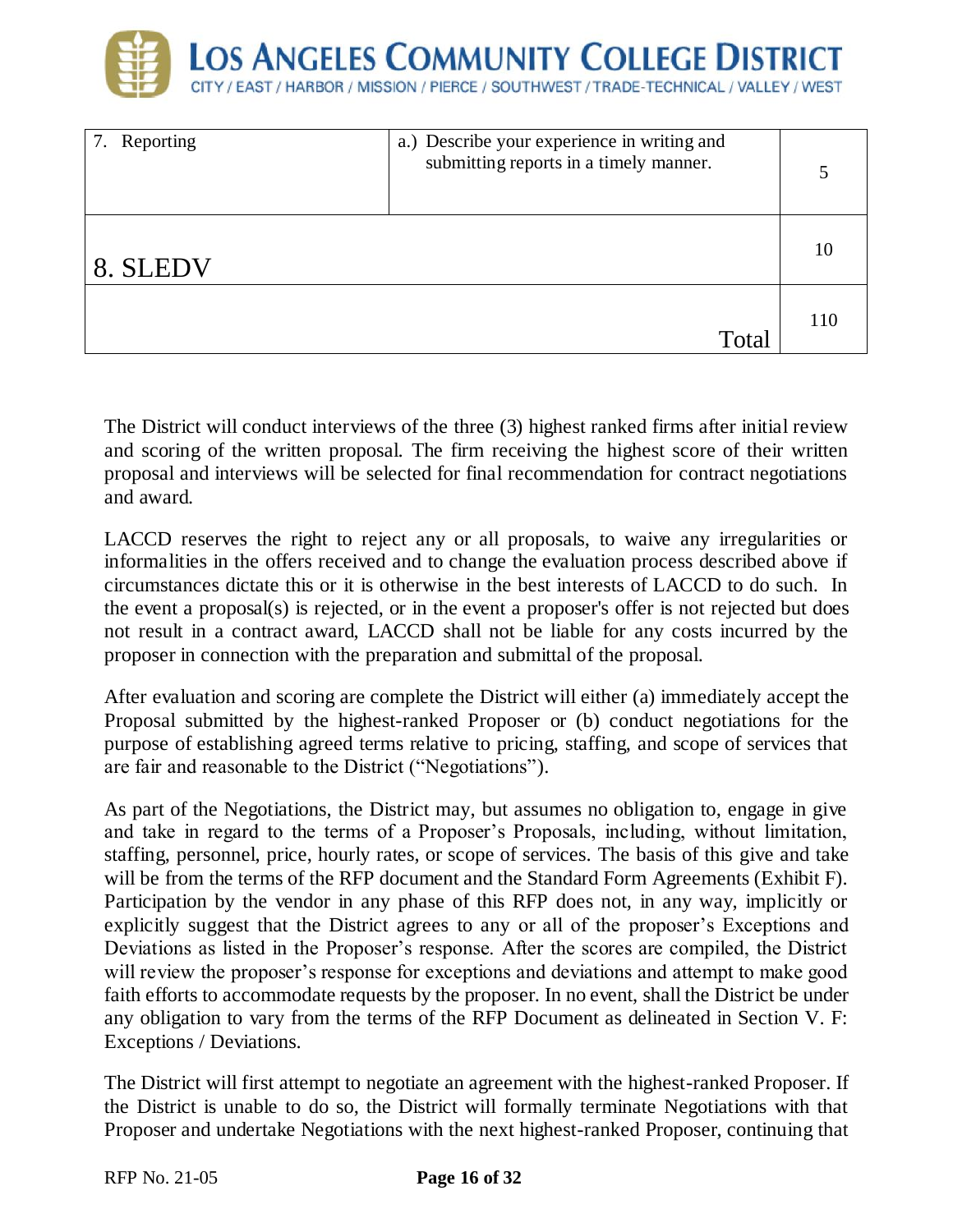

process until an agreement is reached. In the event the District is unable to reach an agreement with any of the Proposers that had participated in any interviews (if applicable), the District shall then have the option, in the exercise of its sole and absolute discretion, of repeating the interviews in the manner herein provided for all of those Proposers who were not invited.

#### **4.3 Contract Award**

It is the intent of the District to award a contract or contracts as the result of this RFP to the highest ranked proposer(s). This may lead to one vendor being awarded a single contract or multiple vendors awarded at the LACCD's discretion. However, the District reserves the right to apportion the requirements of this RFP among multiple contractors or to apportion all the services described in this RFP to a single vendor if this is determined to be in its best interests. The District reserves the sole right to make this determination. Any contract issued to a successful proposer is subject to authorization by the District Board of Trustees.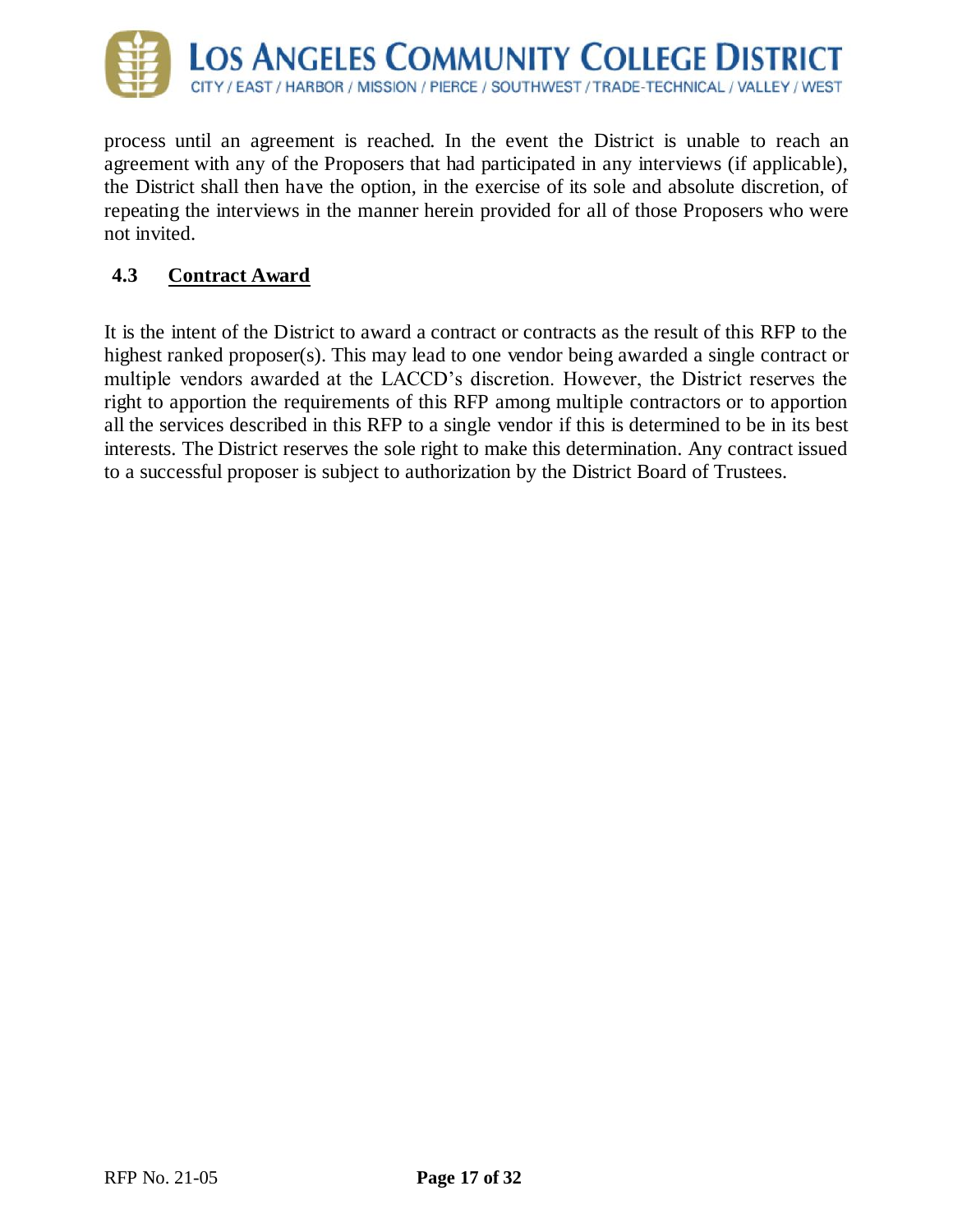# **EXHIBIT A – NON-COLLUSION AFFIDAVIT**

#### **NON-COLLUSION AFFIDAVIT TO BE EXECUTED BY PROPOSER AND SUBMITTED WITH ITS PROPOSAL**

<span id="page-19-0"></span>

| , being first duly sworn,                                                                     |
|-----------------------------------------------------------------------------------------------|
| of                                                                                            |
| , the party making the foregoing                                                              |
| proposal, that the proposal is not made in the interest of, or on behalf of, any undisclosed  |
| person, partnership, company, association, organization, or corporation; that the proposal    |
| is genuine and not collusive or sham; that the proposer has not directly or indirectly        |
| induced any other proposer to put in a false or sham proposal, and has not directly or        |
| indirectly colluded, conspired, connived, or agreed with any proposer or anyone else to       |
| put in a sham proposal, or that anyone shall refrain from proposing; that the proposer has    |
| not in any manner, directly, or indirectly, sought by agreement, communication, or            |
| conference with anyone to fix the proposal price of the proposer or any other proposer, or    |
| to secure any advantage against the public body awarding the contract of anyone               |
| interested in the proposed contract; that all statements contained in the proposal are true;  |
| and further, that the proposer has not, directly or indirectly, submitted his or her proposal |
| price or any breakdown thereof, or the contents thereof, or divulged information or data      |
| relative thereto, or paid, and will not pay, any fee to any corporation, partnership,         |
| company, association, organization, bid depository, or to any member or agent thereof to      |
|                                                                                               |
|                                                                                               |

IN WITNESS WHEREOF, the undersigned has executed this Noncollusion Affidavit this Day of  $\qquad \qquad .2020.$ 

| PROPOSER<br>(Type or Print Complete Legal Name of Firm) |  |
|---------------------------------------------------------|--|
| By                                                      |  |
| (Signature)                                             |  |
| Name<br>(Type or Print)                                 |  |
|                                                         |  |
| <b>Address</b>                                          |  |
| State<br>$\overline{\mathrm{Zip}}$                      |  |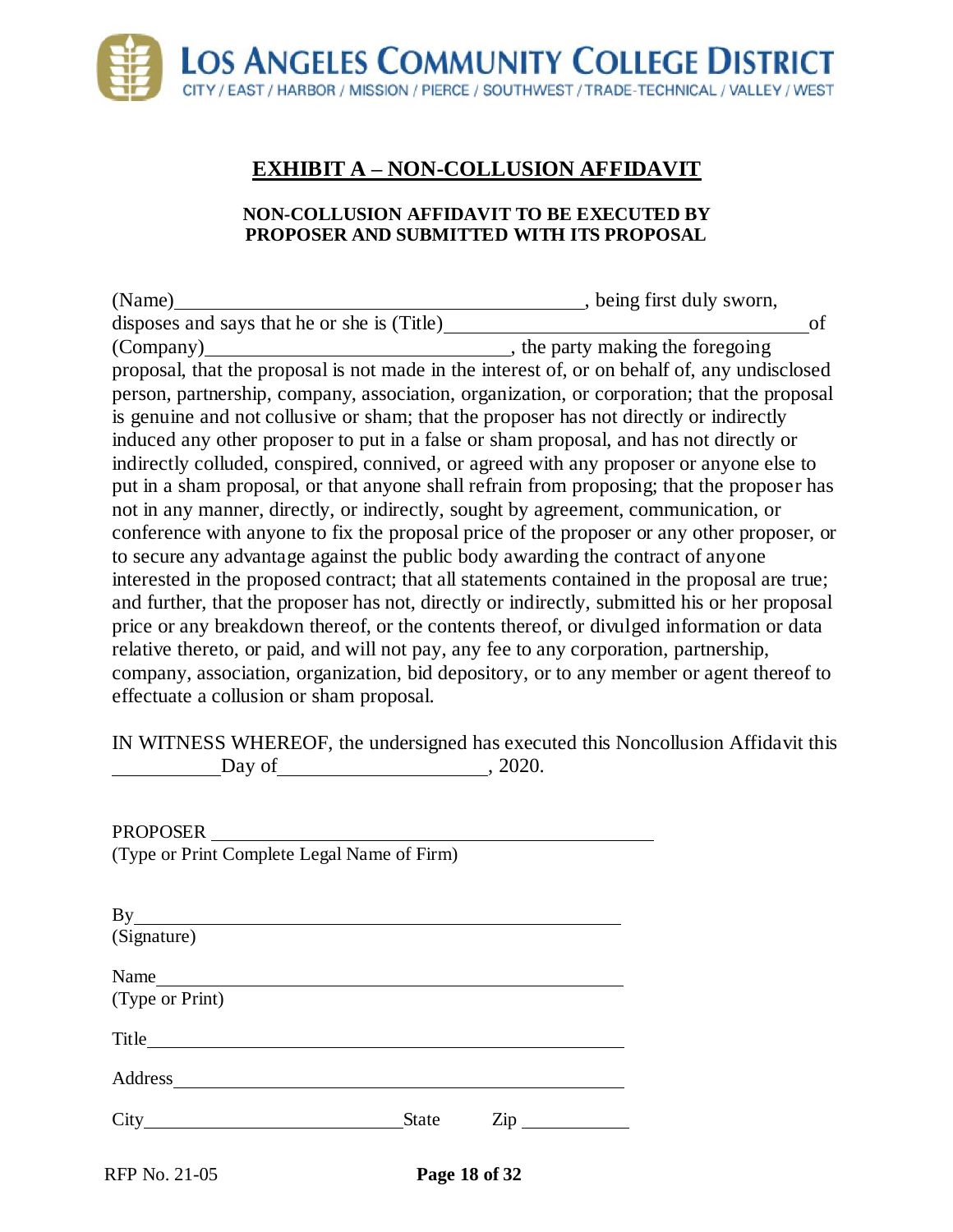

#### EXHIBIT B- CERTIFICATION OF NON-DISCRIMINATION

# <span id="page-20-0"></span>**CERTIFICATION OF NON-DISCRIMINATIONTO BE EXECUTED BY PROPOSER AND SUBMITTED WITH ITS PROPOSAL**

Proposer hereby certifies that in performing work or providing products for the District, there shall be no discrimination in its hiring or employment practices because of age, sex, race, color, ancestry, national origin, religious creed, physical handicap, medical condition, marital status, or sexual orientation, except as provided for in Section 12940 of the California Government Code. Proposer shall comply with applicable federal and California anti-discrimination laws, including but not limited to the California Fair Employment and Housing Act, beginning with Section 12900 of the California Government Code.

|                     |        | IN WITNESS WHEREOF, the undersigned has executed this Certificate of Non- |       |  |
|---------------------|--------|---------------------------------------------------------------------------|-------|--|
| Discrimination this | day of |                                                                           | 2020. |  |

| <b>PROPOSER</b> |                                             |
|-----------------|---------------------------------------------|
|                 | (Type or Print Complete Legal Name of Firm) |
|                 |                                             |
|                 | (Signature)                                 |
|                 | Name                                        |
|                 | (Type or Print)                             |
| Title $\_\_$    |                                             |
|                 |                                             |
|                 | State Zip                                   |
|                 |                                             |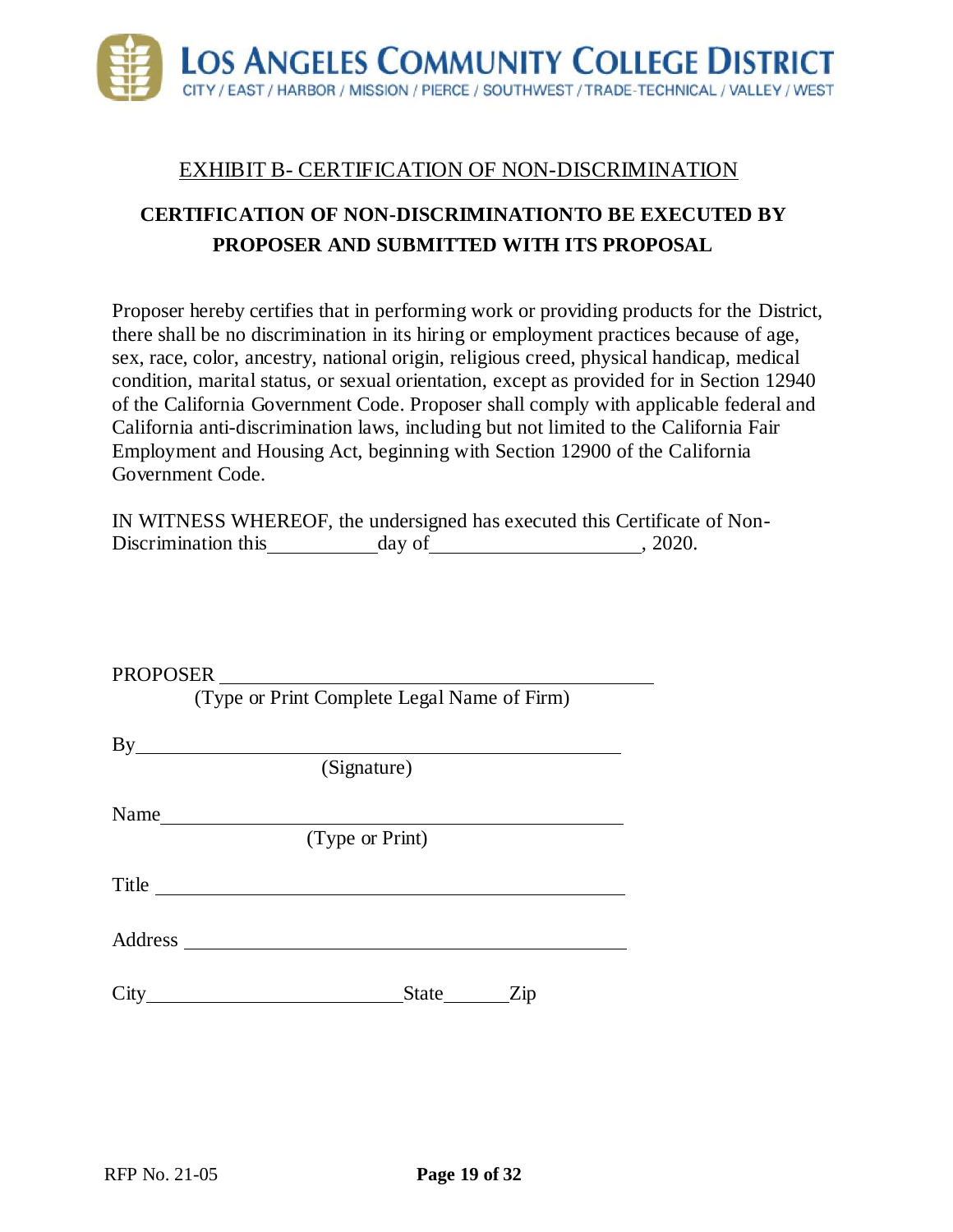

### <span id="page-21-0"></span>**EXHIBIT C – CONFIDENTIALITY AGREEMENT**

#### **CONFIDENTIALITY AGREEMENT**

The undersigned, a duly authorized officer of

, does hereby represent,

warrant and agree to the following statement:

All financial, statistical, personal, technical or other data and information relating to the District's operation which are designated confidential by the District and made available to the undersigned shall be protected by the undersigned from unauthorized use and disclosure.

Date:

*Name of Proposer*

By:

*Authorized Officer*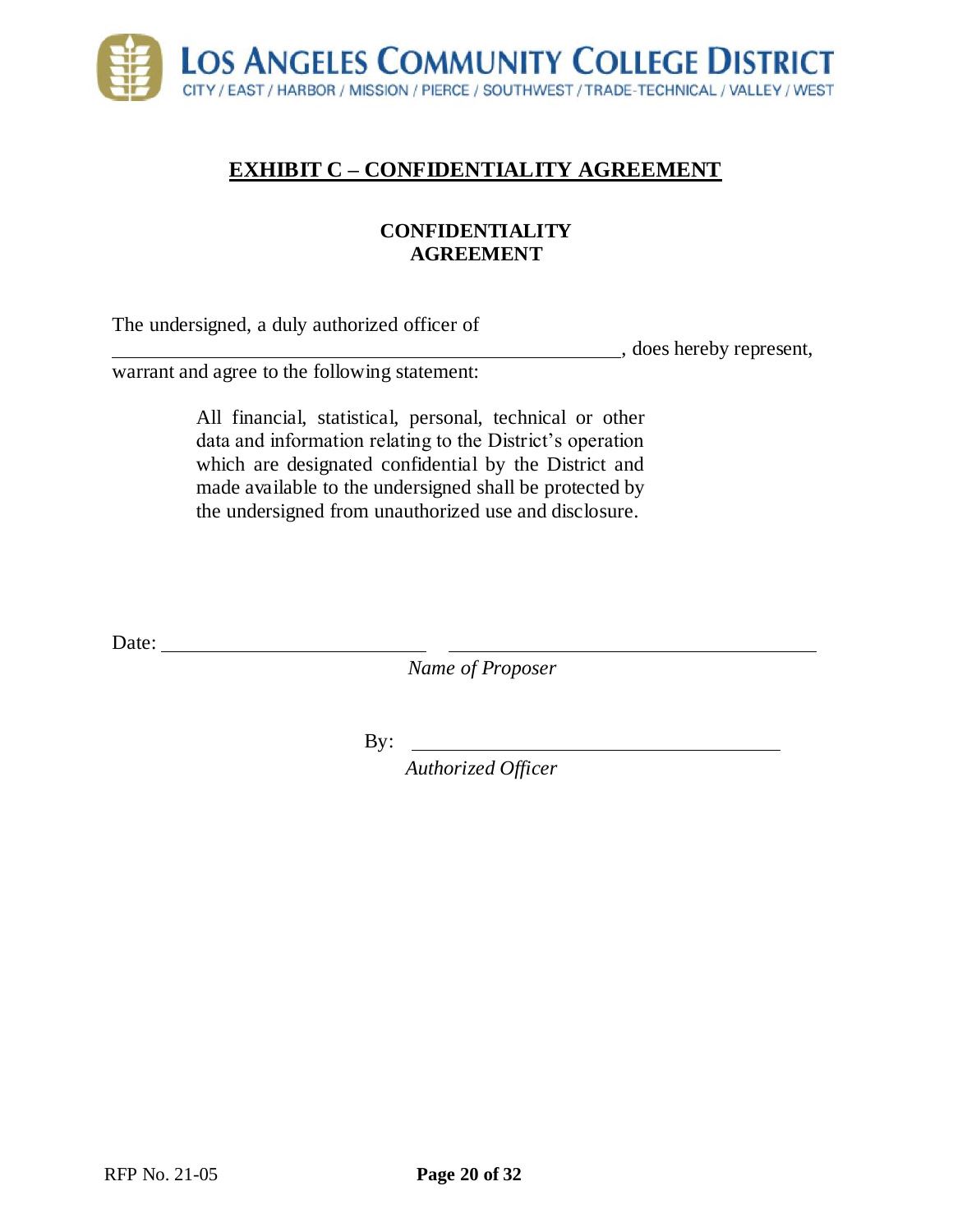

#### <span id="page-22-0"></span>**EXHIBIT D – ACKNOWLEGEMENT OF ADDENDA**

#### **ACKNOWLEDGMENT OF ADDENDA**

#### **The Proposer shall signify receipt of all Addenda, if any, here**:

| ADDENDUM NO. | <b>DATE RECEIVED</b> | <b>SIGNATURE</b> |
|--------------|----------------------|------------------|
|              |                      |                  |
|              |                      |                  |
|              |                      |                  |
|              |                      |                  |
|              |                      |                  |
|              |                      |                  |

**If necessary, please print and sign additional pages.**

PROPOSER

(Type or Print Complete Legal Name of Firm)

(Signature)

Name

(Type or Print)

Title

Address

City State Zip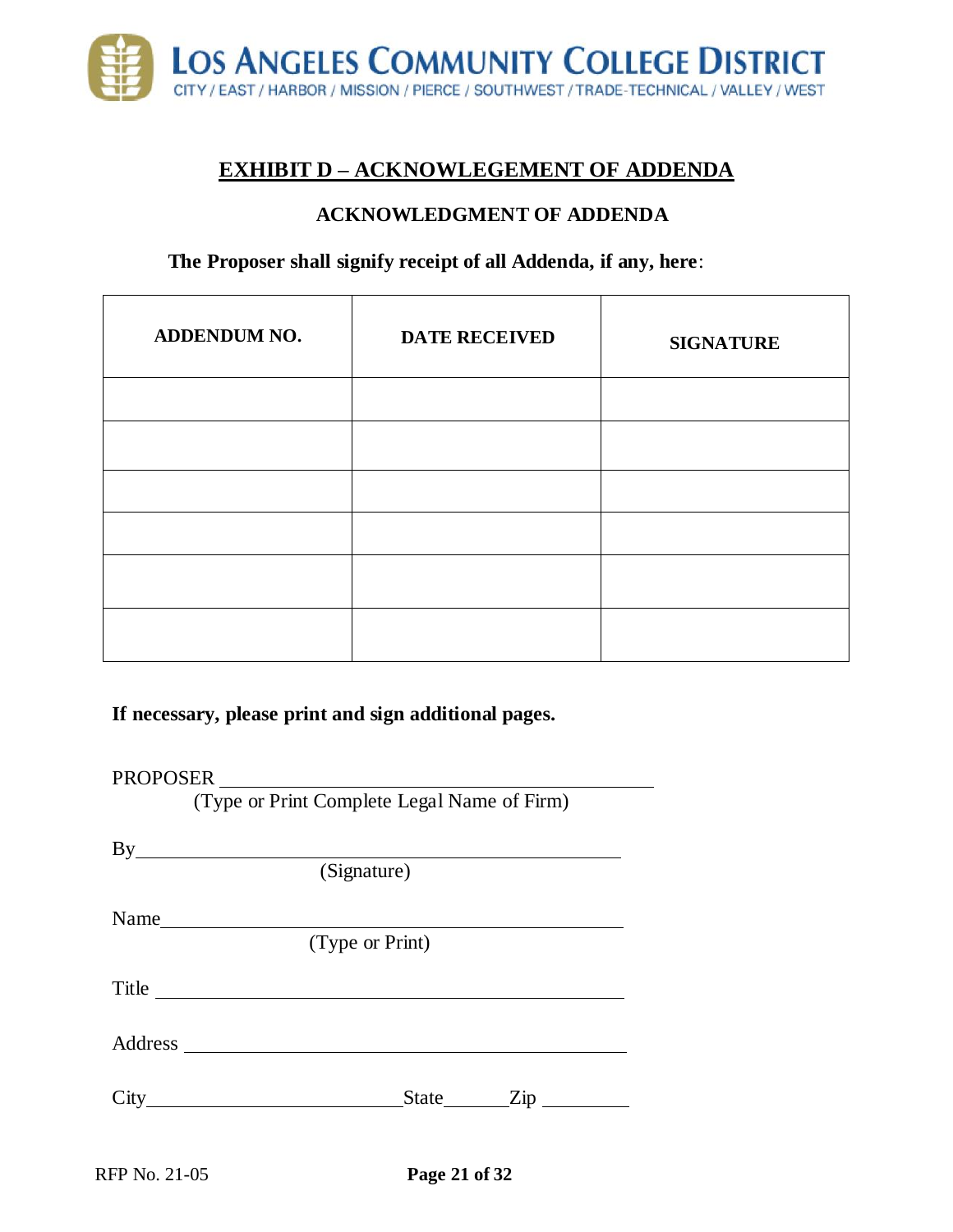

## **EXHIBIT E – EXCEPTIONS AND DEVIATIONS**

#### <span id="page-23-0"></span>**EXCEPTIONS AND DEVIATIONS TO SAMPLE FORM AGREEMENT**

The Proposer acknowledges it has seen and reviewed the Sample Form Agreement in Exhibit F and attests to the following:

- 1. Certain exceptions and deviations may deem the proposal non-responsive and result in rejection of the proposal.
	- a. Proposals that mandate the use of vendor standard services contract, rather than utilizing the District's standard services contract.
	- b. Proposals that reject the following integral provisions of the District's contract terms and conditions will be treated as a rejection of the District's contract and these proposals will be rejected.
		- Section 7 Term of Agreement Section 18 – Governing Law Section 19 – Non-Discrimination Section 22 – Board Authorization Section 27 – Requirements for Federally-Funded Contracts
- 2. In the event that exceptions and deviations to the Sample Form Agreement are requested after the contract has been awarded, the District may deem the proposal nonresponsive and may disqualify the proposal at its discretion.
- $\Box$  We have no exceptions or deviations to the Sample Form Agreement

*(Type or Print Complete Legal Name of Firm)*

 $\Box$  We have the following or the attached exceptions and/or deviations to the Sample Form Agreement.

#### PROPOSER

|               | $(1)$ pe or $(1)$ run Comprete Legar Name of $(1)$ m) |
|---------------|-------------------------------------------------------|
|               | (Signature)                                           |
| Name          |                                                       |
|               | (Type or Print Name of Signer)                        |
| Title         |                                                       |
| Address       |                                                       |
| City          | State Zip                                             |
| RFP No. 21-05 | Page 22 of 32                                         |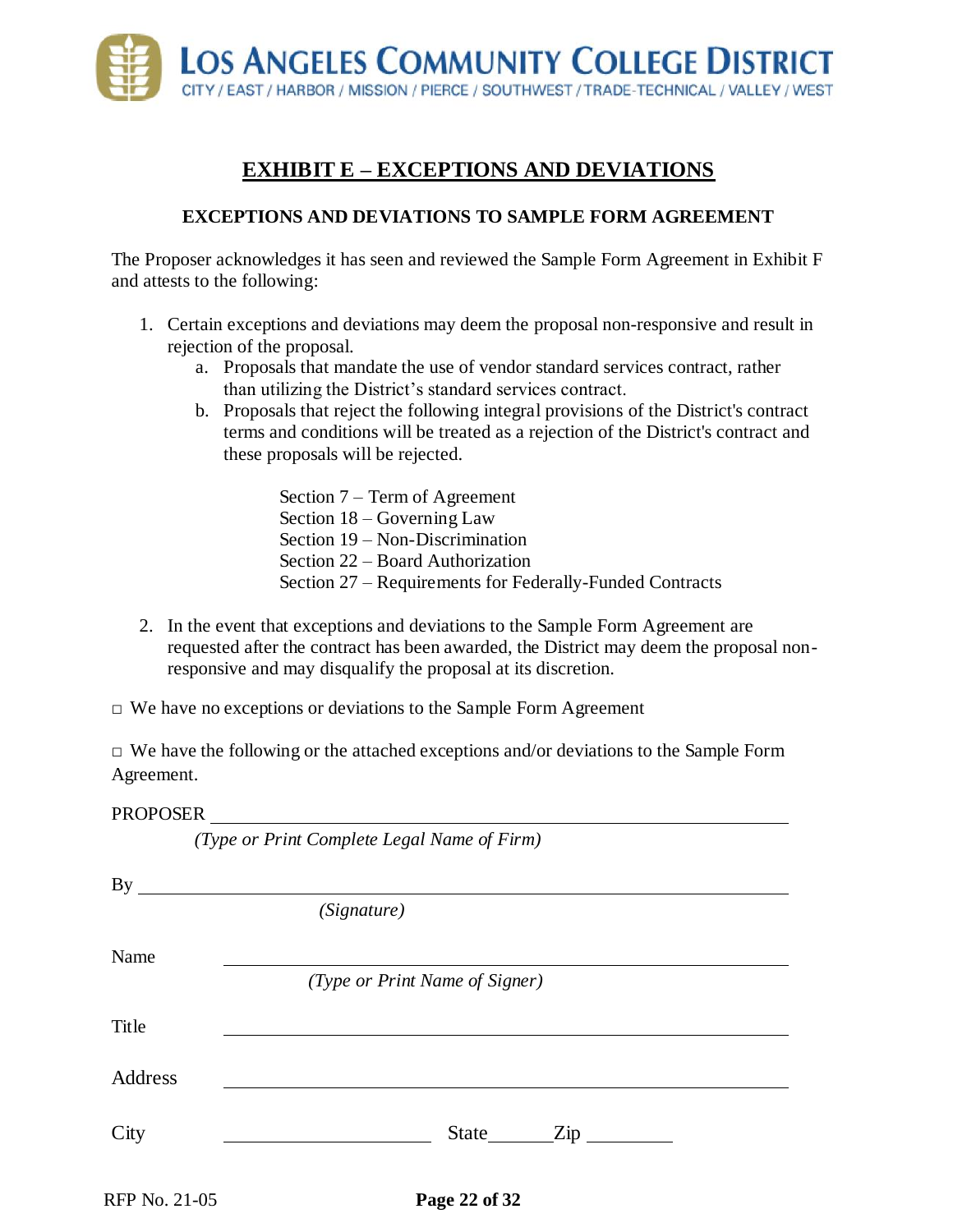

#### **EXHIBIT F - SAMPLE FORM AGREEMENT**

#### **PROFESSIONAL SERVICES AGREEMENT**

<span id="page-24-0"></span>PARTIES: LOS ANGELES COMMUNITY COLLEGE DISTRICT ("District") 770 Wilshire Boulevard Los Angeles, California 90017 ("District")

("Contractor")

DATE:

TERM OF AGREEMENT: One year with four one-year (subject to satisfactory annual review) option periods, with an Effective Start date of June 1, 2021 upon approval by the Board of Trustees of the Los Angeles Community College District on May 3, 2021.

#### **RECITALS**

WHEREAS, the District is authorized to contract for the procurement of professional services as authorized by law; and

WHEREAS, the Contractor is specially licensed, trained, experienced and competent to perform the services described herein pursuant to this agreement;

NOW, THEREFORE, in consideration of the mutual covenants and conditions hereinafter contained, the parties hereby agree as follows:

#### **AGREEMENT**

1. **SERVICES**. The Contractor shall perform the Services set forth in Exhibit"A (the "Services") in compliance with specifications and standards set forth in that Exhibit. The District shall have the right to order, in writing, changes in the scope of work or under the Services to be performed with any applicable version of the compensation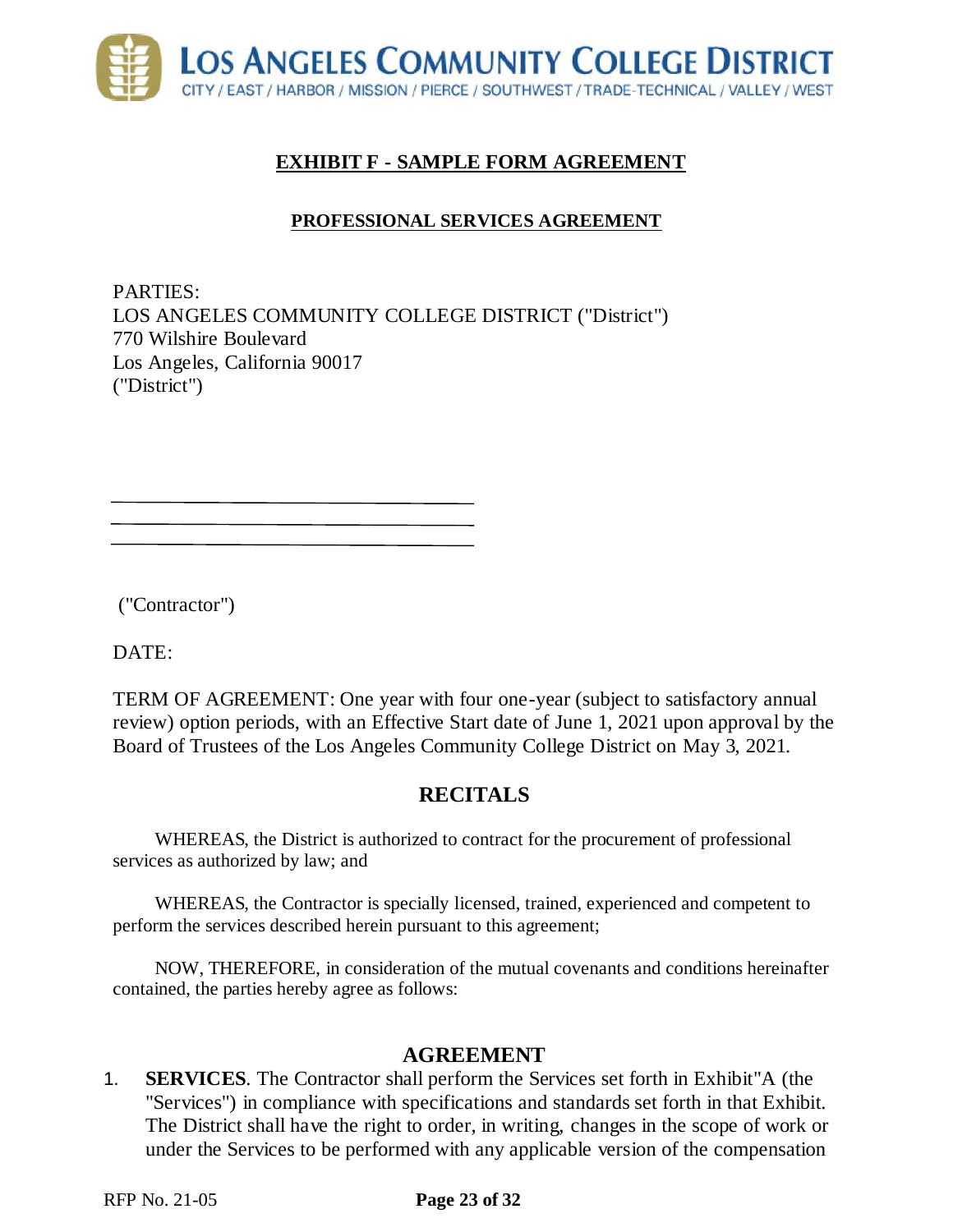paid hereunder agreed upon by the District and the Contractor. Any adjustment to fees, rate schedules, or schedule of performance can only be adjusted pursuant to written agreement between the parties.

2. **KEY PERSONNEL**. In performing the Services, Contractor hereby designates the following as "Key Personnel" under this Agreement. Contractor shall not reassign, replace or reduce the labor commitment of any Key Personnel without the prior written consent of the District.



- 4. **WARRANTIES**. The Contractor warrants and represents that it is specially trained, qualified, duly licensed, experienced, and competent to provide the Services. The Contractor warrants that Services (and any goods in connection therewith) furnished hereunder will conform to the requirements of this agreement (including all descriptions, specifications and drawings made a part hereof) and in the case of goods will be merchantable, fit for their intended purposes, free from all defects in materials and workmanship and to the extent not manufactured pursuant to detailed designs furnished by the District, free from defects in design. The District's approval of designs or specifications furnished by the Contractor shall not relieve the Contractor of its obligations under this warranty. All warranties, including special warranties specified elsewhere herein, shall inure to the District, its successors, assigns, and users of the goods or services.
- 5. **FEES.** The District shall pay the Contractor the fees set forth in Exhibit B, in accordance with the terms and conditions of this Agreement. The Contractor represents that such fees do not exceed the Contractor's customary current price schedule. The District shall pay all applicable taxes; excepting, however, the federal excise tax, and all state and local property taxes, as college districts are exempt therefrom. Payment shall be made by the District's Accounts Payable Office upon submittal of invoice(s) approved by the Vice-Chancellor of Finance and Resource Development, or designee, at the District Educational Services Center.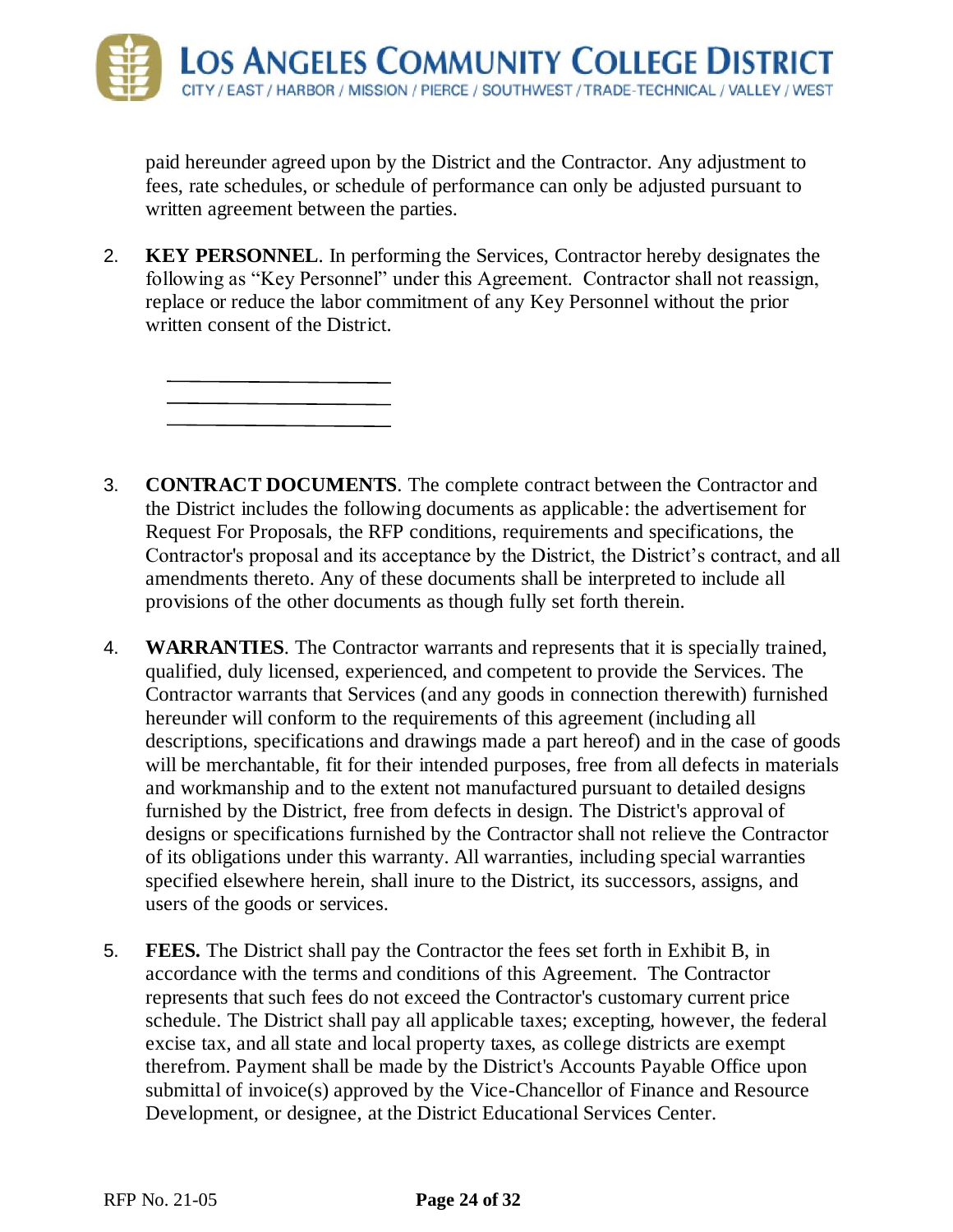- 6. **EXPENSES**. The Contractor shall assume all expenses incurred in connection with performance except as otherwise provided in this agreement.
- 7. **TERM OF AGREEMENT**. This agreement shall be for the term set forth above, unless sooner terminated pursuant to the terms hereof.
- 8. **TERMINATION OF AGREEMENT.** This agreement may be terminated by the District by providing 30 days' prior written notice to the Contractor or immediately upon breach of this agreement by the Contractor.
- 9. **DOCUMENTATION.** The Contractor agrees to provide to the District, at no charge, a sufficient number of nonproprietary manuals and other printed materials, as used in connection with the Services, and updated versions thereof, which are necessary or useful to the District in its use of the Services provided hereunder.
- 10. **RIGHTS IN DATA.** All technical communications and records originated or prepared by the Contractor pursuant to this agreement including papers, reports, charts, computer programs, and other documentation, but not including the Contractor's administrative communications and records relating to this agreement shall be delivered to and shall become the exclusive property of the District and may be copyrighted by the District. The ideas, concepts, know-how, or techniques relating to data processing, developed during the course of this agreement by the Contractor or jointly by the Contractor and the District can be used by either party in any way it may deem appropriate. All inventions, discoveries or improvements of the computer programs developed pursuant to this agreement shall be the property of the District. During the term of this agreement, certain information which the District deems confidential ("Confidential Information") might be disclosed to the Contractor. The Contractor agrees not to divulge, duplicate or use any Confidential Information obtained by the Contractor during the Contractor's engagement. Such Confidential Information may include, but is not limited to, student and employee information, computer programs, and data in the District's written records or stored on the District's computer systems.
- 11. **CONTRACTOR ACCOUNTING RECORDS.** Records of the Contractor's directly employed personnel, other consultants and reimbursable expenses pertaining to the work and records of account between the District and the Contractor shall be maintained on an accounting basis acceptable to the District and shall be available for examination by the District or its authorized representative(s) during regular business hours within one (1) week following a request by the District to examine such records. Failure by the Contractor to permit such examination within one (1) week of a request shall permit the District to withhold all further payments until such examination is completed unless an extension of time for examination is authorized by the District in writing.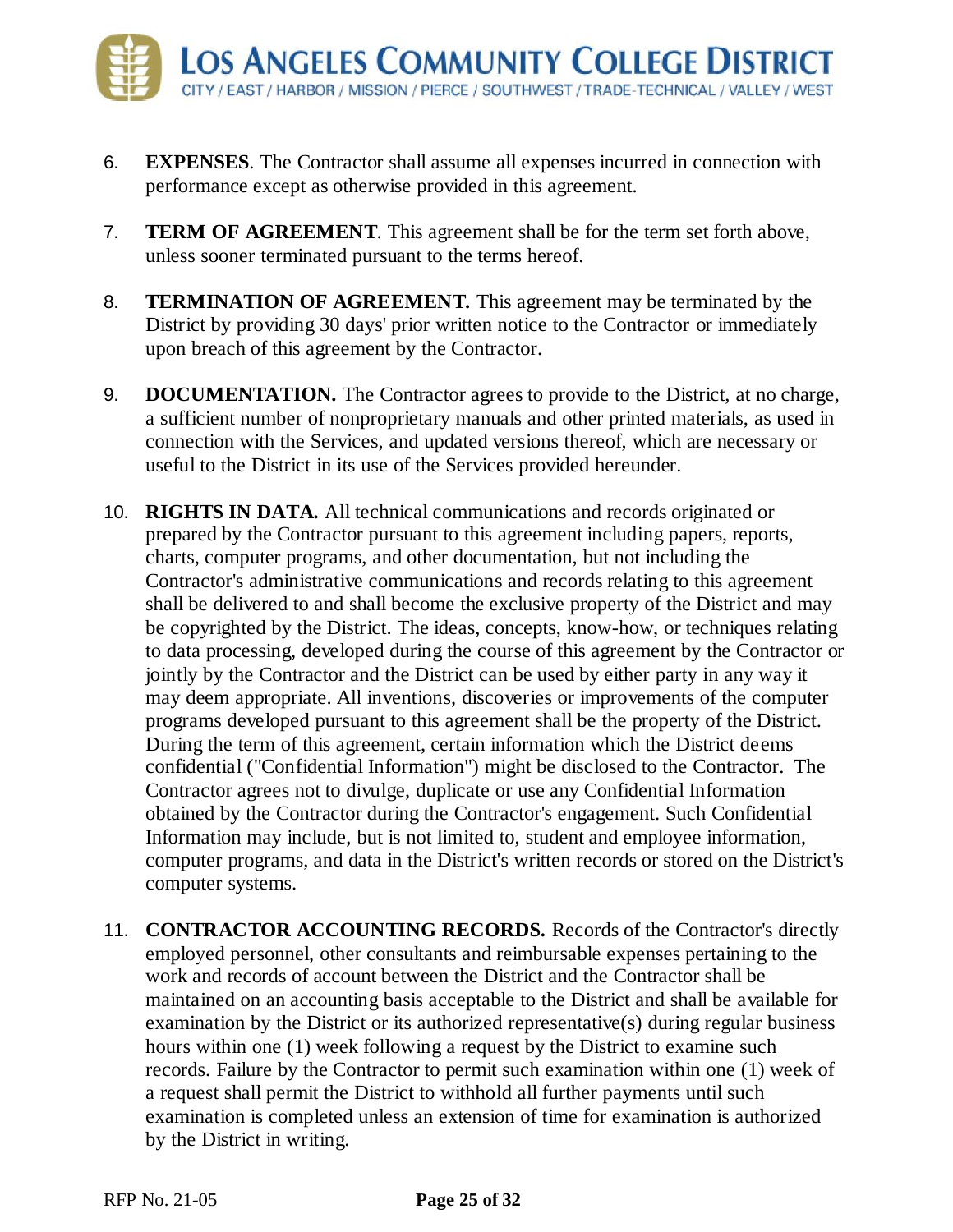- 12. **RELATIONSHIP OF PARTIES.** With regard to performance hereunder, the Contractor is an independent contractor and not an officer, agent, partner, joint venturer, or employee of the District. The Contractor shall not, at any time, or in any manner, represent that it or any of its agents or employees is in any manner agents or employees of the District.
- 13. **DISTRICT REPRESENTATIVE.** The contact person set forth above or his or her designee shall represent the District in the implementation of this agreement.
- 14. **WAIVER OF DAMAGES; INDEMNITY.** The Contractor hereby waives and releases the District from any claims the Contractor may have at any time arising out of or relating in any way to this agreement, except to the extent caused by the District's willful misconduct. Notwithstanding the foregoing, the parties agree that in no event shall the District be liable for any loss of the Contractor's business, revenues or profits, or special, consequential, incidental, indirect or punitive damages of any nature, even if the District has been advised in advance of the possibility of such damages. This shall constitute the District's sole liability to the Contractor and the Contractor's exclusive remedies against the District. Except for the sole negligence or willful misconduct of the District the Contractor shall indemnify, hold harmless and defend the District and its Board of Trustees, officers, employees, and agents from any liability, losses, costs, damages, claims, and obligations relating to or arising from this agreement.

Without limiting the foregoing, the Contractor shall indemnify and hold harmless the District, and its Board of Trustees, officers, employees, and agents from all liability, losses, costs, damages, claims, and obligations of any nature or kind, including attorneys' fees, costs, and expenses, for infringement or use of any copyrighted or uncopyrighted composition, secret process, patented or unpatented invention, article or appliance, registered or unregistered trademark, servicemark, or tradename, furnished or used in connection with this agreement. The Contractor, at its own expense, shall defend any action brought against the District to the extent that such action is based upon a claim that the goods or software supplied by the Contractor or the operation of such goods infringes a patent, trademark, or copyright or violates a trade secret.

Each party hereto (the "Indemnifying Party") agrees to protect, indemnify, defend and hold harmless to the other party, and its affiliates, successors, assigns, directors, officers, employees, and agents, from and against any and all losses, claims, liens, liabilities and expenses whatsoever, arising from or relating to the performance of this Agreement but only to the extent of the Indemnifying Party's fault hereunder.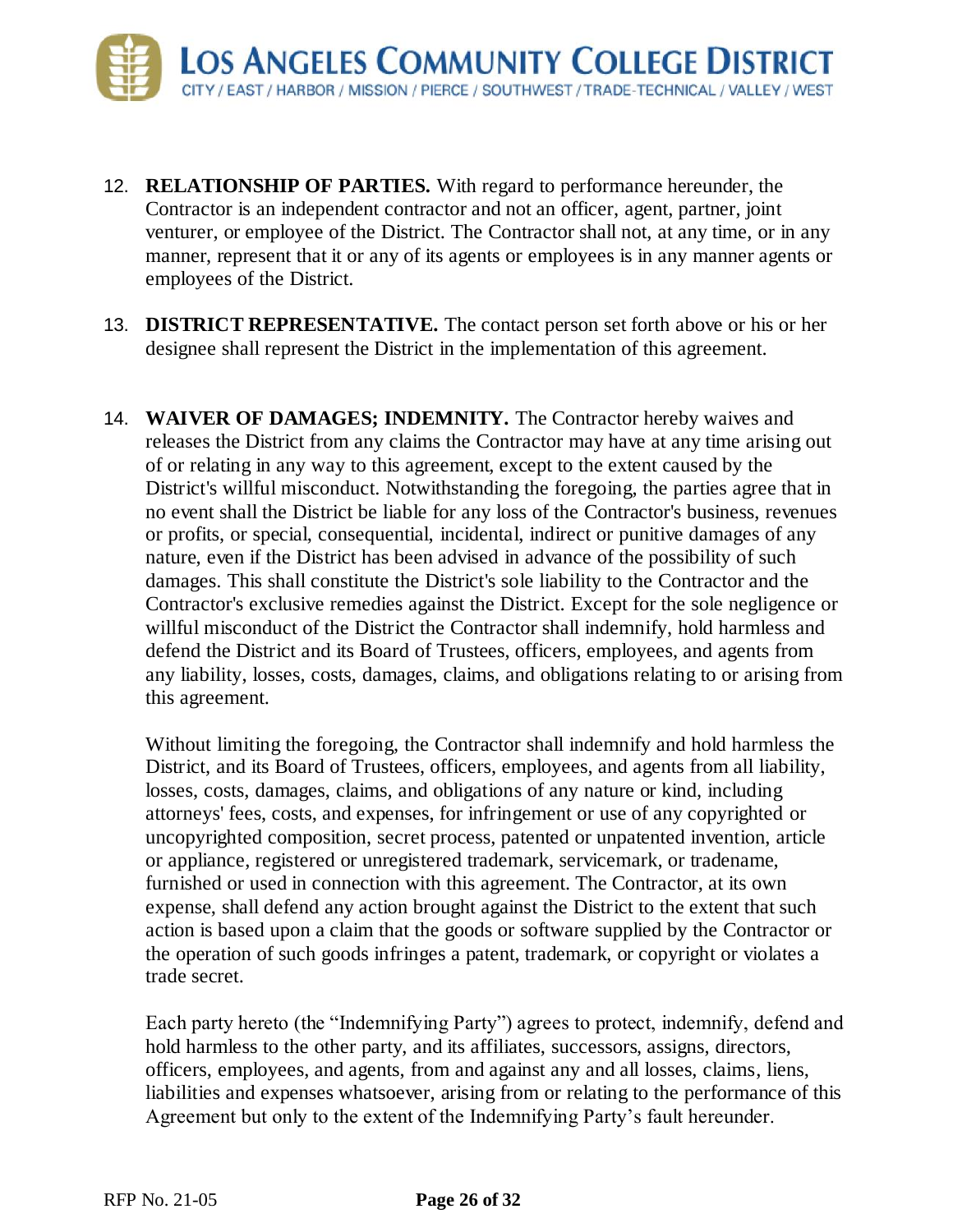

15. **INSURANCE.** Without limiting the Contractor's indemnification of the District and as a material condition of this agreement, the Contractor shall procure and maintain at its sole expense, for the duration of this agreement, insurance coverage with limits, terms and conditions at least as broad as set forth in this section. The Contractor shall secure and maintain, at a minimum, insurance as set forth below, with insurance companies acceptable to the District to protect the District from claims which may arise from operations under this agreement, whether such operations be by the Contractor or any subcontractor or anyone directly or indirectly employed by any of them. As a material condition of this agreement, the Contractor shall furnish to the District certificates of such insurance and endorsements, which shall include a provision for a minimum thirty-days notice to the District prior to cancellation of or a material change in coverage.

The Contractor shall provide the following insurance:

- a) Commercial General Liability Insurance, "occurrence" form only, to provide defense and indemnity coverage to the Contractor and the District for bodily injury and property damage. Such insurance shall name the District as an additional named insured and shall have a combined single limit of not less than one million dollars (\$1,000,000) per occurrence. The policy so secured and maintained shall include personal injury, contractual or assumed liability insurance; independent contractors; premises and operations; products liability and completed operation; broad form property damage; broad form liability; and owned, hired and non-owned automobile insurance. The policy shall be endorsed to provide specifically that any insurance carried by the District which may be applicable to any claim or loss shall be deemed excess and non-contributory, and the Contractor's insurance primary, despite any provisions in the Contractor's policy to the contrary.
- b) Professional liability insurance in an amount not less than one million dollars (\$1,000,000) per incident.
- c) Workers' Compensation Insurance with limits as required by the Labor Code of the State of California and Employers Liability insurance limits of not less than one million dollars (\$1,000,000) per accident.
- d) Business auto liability insurance with coverage at least as broad as provided by Insurance Services office form CA 00 01 with limits not less than one million dollars (\$1,000,000) combined single limit, including owned, non-owned, and hired autos;

Failure to maintain the insurance and furnish the required documents may terminate this agreement without waiver of any other remedy the District may have under law.

16. **AMENDMENTS.** This agreement is the entire agreement between the parties as to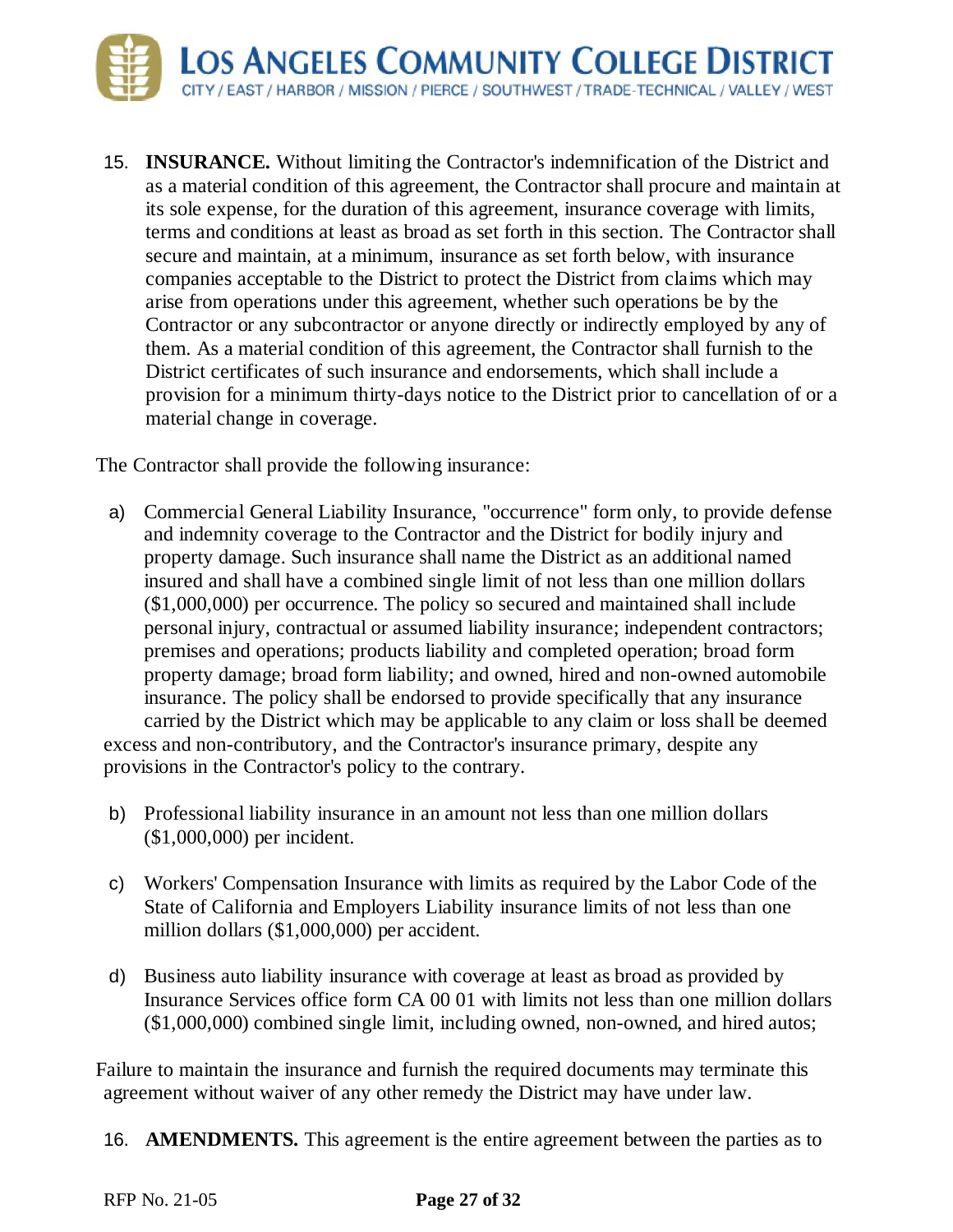its subject matter and supersedes all prior or contemporaneous understandings, negotiations, or agreements between the parties, whether written or oral, with respect thereto. This agreement may be amended only in a writing signed by both parties.

- 17. **ASSIGNMENT.** This agreement may not be assigned or otherwise transferred, in whole or in part, by either the District or the Contractor without prior written consent of the other.
- 18. **GOVERNING LAW.** This agreement shall be deemed to have been executed and delivered within the State of California, and the rights and obligations of the parties hereunder, and any action arising from or relating to this agreement, shall be construed and enforced in accordance with, and governed by, the laws of the State of California or United States law, without giving effect to conflict of laws principles. Any action or proceeding arising out of or relating to this agreement shall be brought in the county of Los Angeles, State of California, and each party hereto irrevocably consents to such jurisdiction and venue, and waives any claim of inconvenient forum.
- 19. **NONDISCRIMINATION.** The Contractor hereby certifies that in performing work or providing services for the District, there shall be no discrimination in its hiring, employment practices, or operation because of sex, race, religious creed, color, ancestry, national origin, physical disability, mental disability, medical condition, marital status, or sexual orientation, except as provided for in section 12940 of the Government Code. The Contractor shall comply with applicable federal and California anti- discrimination laws, including but not limited to, the California Fair Employment and Housing Act, beginning with Section 12900 of the California Government Code, the provisions of the Civil Rights Act of 1964 (Pub. L. 88-352; 78 Stat. 252) and Title IX of the Education Amendments of 1972 (Pub. L. 92-318) and the Regulations of the Department of Education which implement those Acts. The Contractor agrees to require compliance with this nondiscrimination policy by all subcontractors employed in connection with this agreement.
- 20. **EQUAL OPPORTUNITY EMPLOYER.** The Contractor, in the execution of this agreement, certifies that it is an equal employment opportunity employer.
- 21. **ATTORNEYS' FEES AND COSTS.** If either party shall bring any action or proceeding against the other party arising from or relating to this agreement, each party shall bear its own attorneys' fees and costs, regardless of which party prevails.
- 22. **BOARD AUTHORIZATION.** The effectiveness of this agreement is expressly conditioned upon approval by the District's Board of Trustees.
- 23. **SEVERABILITY.** The Contractor and the District agree that if any part, term, or provision of this agreement is found to be invalid, illegal, or unenforceable, such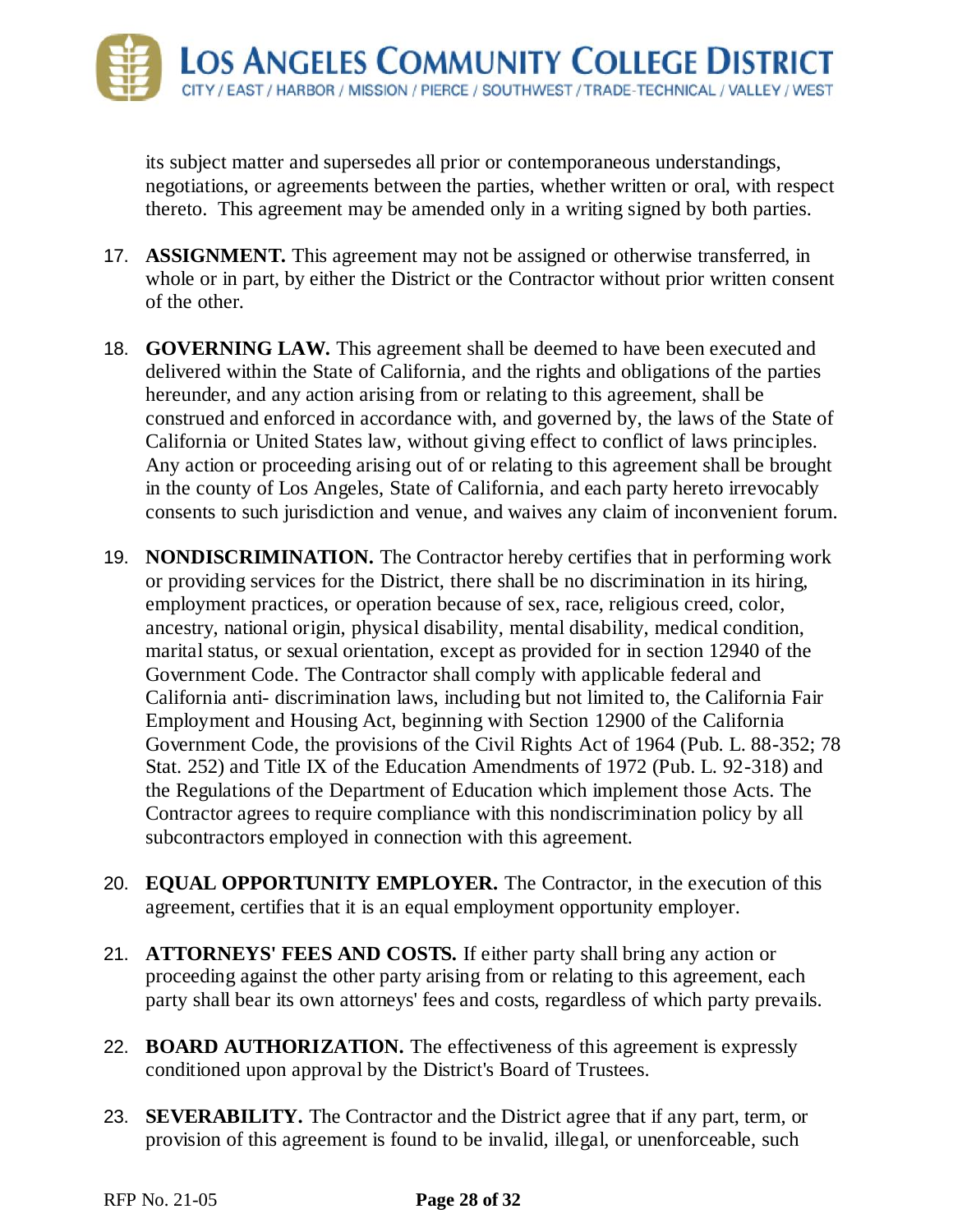

invalidity, illegality, or unenforceability shall not affect other parts, terms, or provisions of this agreement, which shall be given effect without the portion held invalid, illegal, or unenforceable, and to that extent the parts, terms, and provisions of this agreement are severable.

- 24. **TERMINATION FOR NON-APPROPRIATION OF FUNDS.** If the term of this agreement extends into fiscal years subsequent to that in which it is approved, such continuation of the agreement is contingent on the appropriation and availability of funds for such purpose, as determined in good faith by the District. If funds to effect such continued purpose are not appropriated or available as determined in good faith by the District, this agreement shall automatically terminate and the District shall be relieved of any further obligation.
- 25. **NOTICE.** Any notice required to be given pursuant to the terms of this agreement shall be in writing and served personally or by deposit in the United States mail, postage and fees fully prepaid, addressed to the applicable address set forth above. Service of any such notice if given personally shall be deemed complete upon delivery, and if made by mail shall be deemed complete on the day of actual receipt or at the expiration of 2 business days after the date of mailing, whichever is earlier.
- 26. **CONFLICTS OF INTEREST.** The Contractor agrees not to accept any employment or representation during the term of this agreement which is or may likely make the Contractor financially interested. (as provided in California Government Code Sections 1090 and 87100) in any decision made by the District on any matter in connection with which the Contractor has been retained pursuant to this agreement.

#### **27. REQUIREMENTS FOR FEDERALLY FUNDED CONTRACTS.**

A.) If this Agreement is funded by the District, in whole or in part, from revenues received from the Federal Government, then the following additional provisions shall apply. It shall be the Contractor's responsibility to ascertain if Federal funds are involved. B.) Contractor, and any subcontractors at any tier, shall comply with E.O. 11246, "Equal Employment Opportunity," as amended by E.O. 11375, "Amending Executive Order 11246 Relating to Equal Employment Opportunity," and as supplemented by regulations at 41 CFR part 60, "Office of Federal Contract Compliance Programs, Equal Employment Opportunity, Department of Labor."

C.) No contract, or any subcontract at any tier, shall be made to parties listed on the General Services Administration's List of Parties Excluded from Federal Procurement or Nonprocurement Programs in accordance with E.O.s 12549 and 12689, "Debarment and Suspension." This list contains the names of parties debarred, suspended, or otherwise excluded by agencies, and contractors declared ineligible under statutory or regulatory authority other than E.O. 12549. Contractors with awards that exceed the small purchase threshold (currently \$100,000) shall provide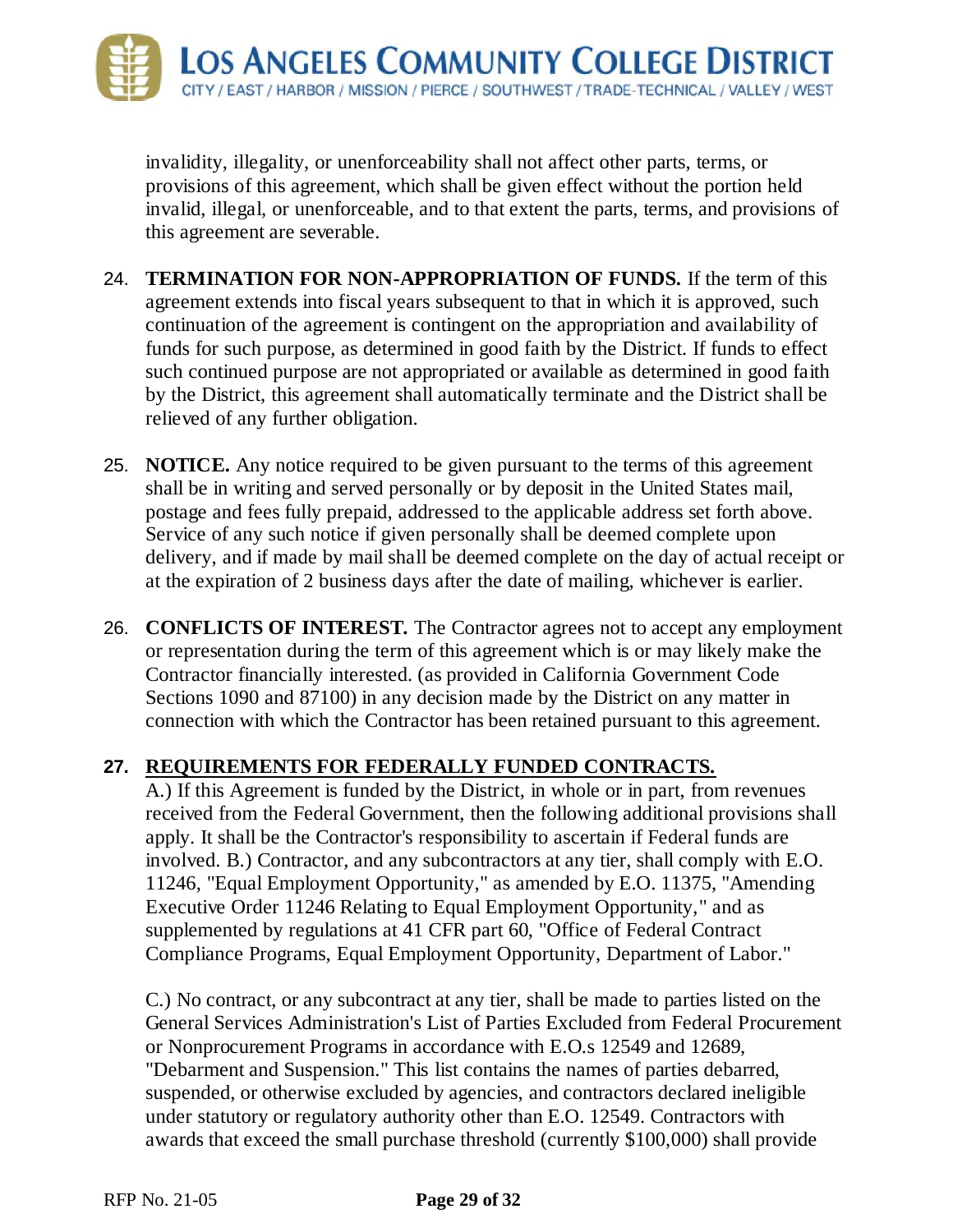the required certification regarding its exclusion status and that of its principal employees.

28. **DISTRICT AUTHORITY.** . The Chancellor, Deputy Chancellor, Director of Business Services, Contracts Manager, Chief Facilities Executive, Director of Facilities Planning and Development, College President or Vice President of Administrative Services have delegated authority from the District Board of Trustees to bind the District contractually. Persons acting in positions not specified above or having specific delegated authority the Board of Trustees and those in the capacity as project managers or consultants to the District do not have authority to: (1) obligate or commit the District to any payment of money; (2) obligate District to any modification to this Contract or the Contract Sum; (3) relieve Contractor of any of its obligations under this Contract; or (4) approve or order any Work to be done or materials, equipment or supplies to be delivered.

**Vendor hereby warrants that the products and services to be provided under this Agreement will comply with the accessibility requirements of Section 508 of the Rehabilitation Act of 1973, as amended (29 U.S.C. Section 794d) and its implementing regulations set forth at Title 36, Code of Federal Regulations, parts 1193 and 1194. Vendor agrees to test and validate its product, and any related website or online content it produces, with sufficient regularity in order to ensure the product and associated content meet conformance with all applicable Revised 508 Standards and Web Content Accessibility Guidelines (WCAG) 2.1 Level AA standards (see https://www.w3.org/TR/WCAG21/), in accordance with the required testing methods. The vendor shall maintain and retain full documentation of the measures taken to ensure compliance with the applicable requirements stated above, including records of any testing or demonstrations conducted. Vendor shall provide the District with copies of all Accessibility Conformance Reports (ACR) and Supplemental Accessibility Conformity Reports (SACR) that are produced related to the product or service. Further, Vendor agrees to promptly respond to and fully resolve any complaint regarding accessibility of its products or services which is brought to its attention. All resolutions provided by the vendor in response to complaints regarding information and communications technology (ICT) accessibility of its product(s) shall meet conformance with established WCAG 2.1 Level AA requirements. Vendor further agrees to indemnify and hold harmless the Los Angeles Community College District, including any of its nine colleges using the vendor's products or services from any claim arising out of its failure to comply with the aforesaid requirements. Failure to comply with these requirements shall constitute a breach and be grounds termination of this Agreement. Throughout the life of the agreement, the District reserves the right to independently perform any necessary testing on vendor's product or service to verify conformance or any representation of conformance made by the vendor with this section.**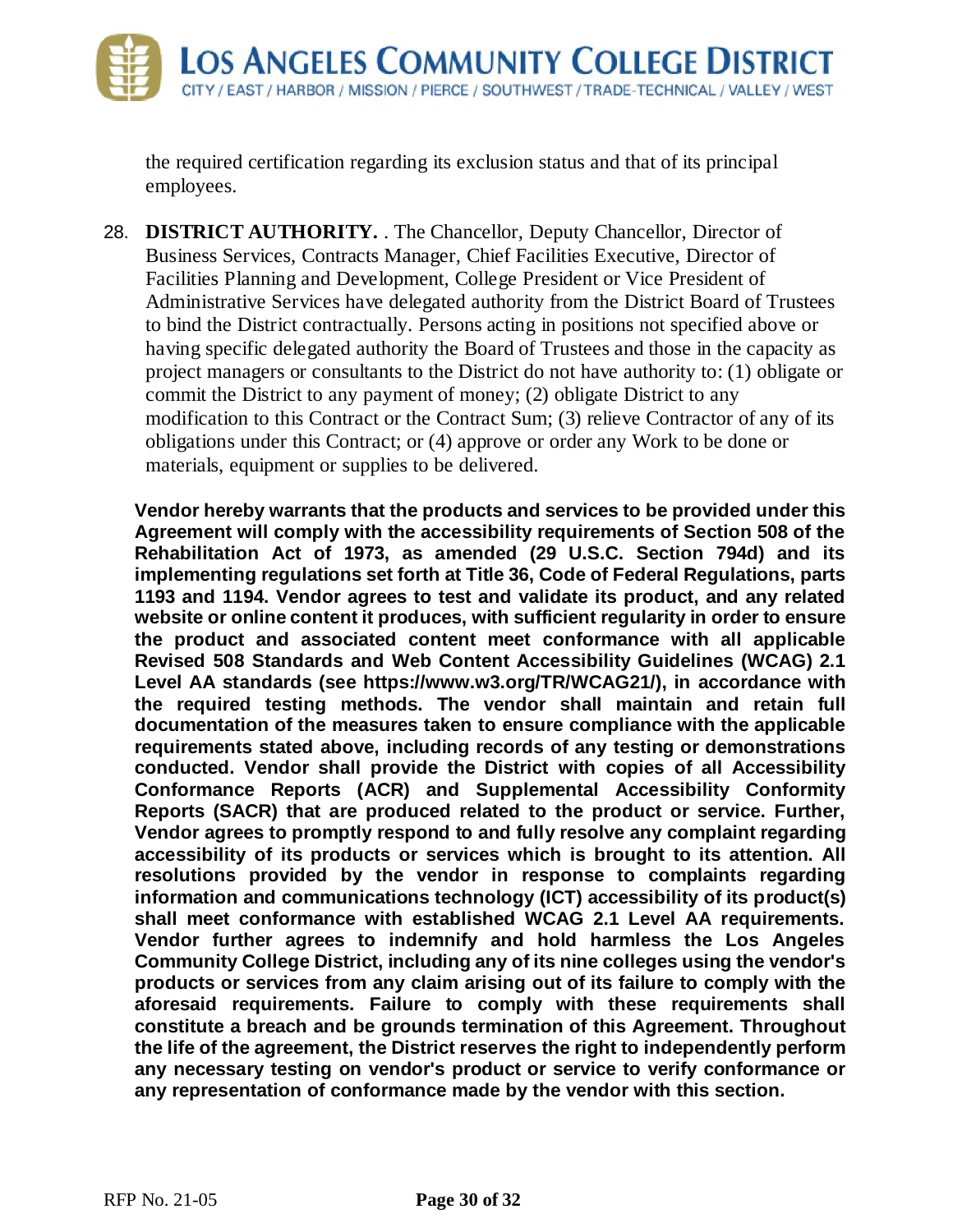

**IN WITNESS WHEREOF**, the parties hereto have executed this agreement in Los Angeles, California, on the date set forth above.

-DISTRICT-LOS ANGELES COMMUNITY COLLEGE DISTRICT By BOARD OF TRUSTEES OF THE LOS ANGELES COMMUNITY COLLEGE DISTRICT

By

- CONTRACTOR -

By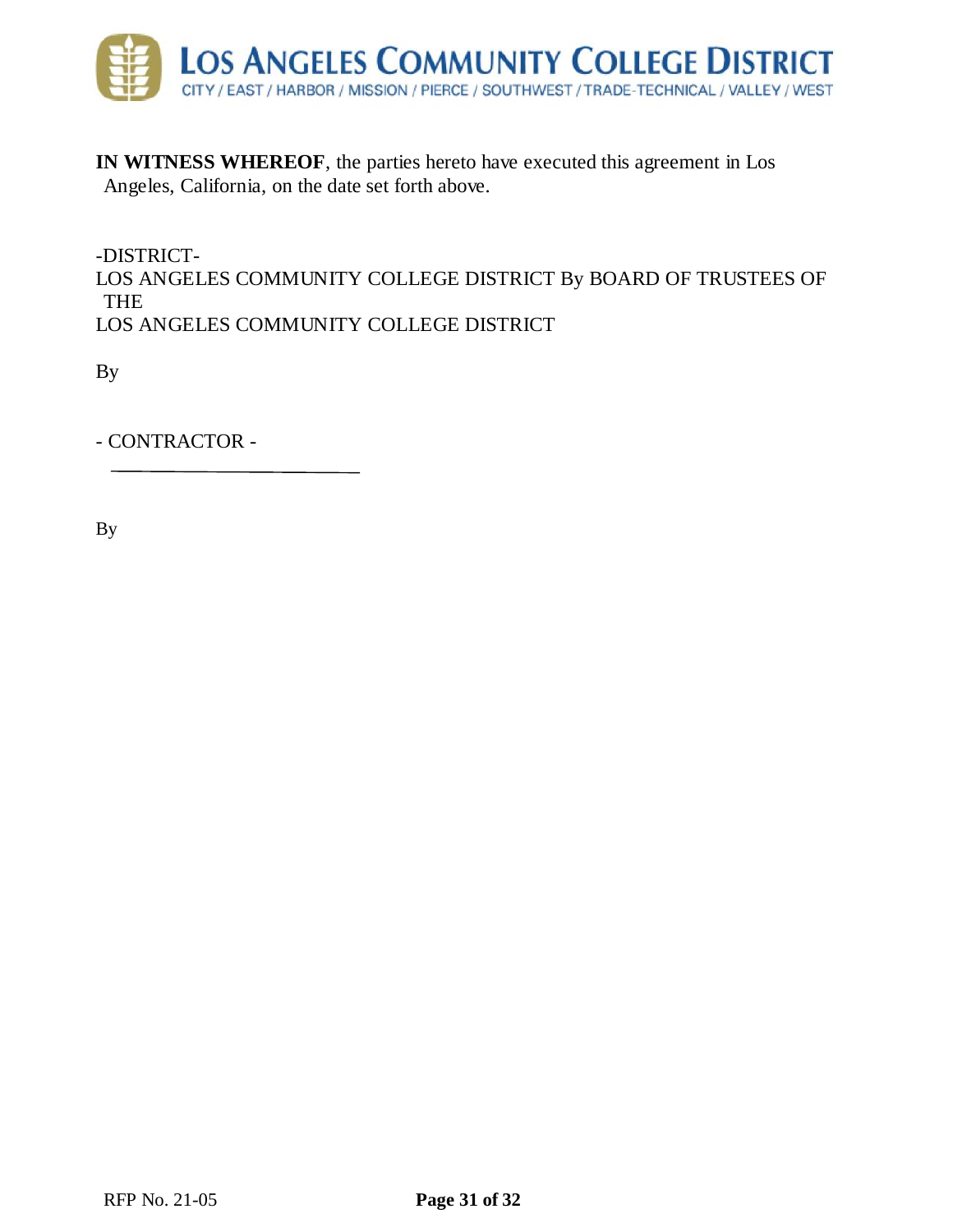<span id="page-33-0"></span>

# **EXHIBIT G – SLEDV CERTIFICATION**

#### **CERTIFICATION OF LOCAL, SMALL, AND EMERGING, DISABLED VETERAN BUSINESS**

The undersigned, a duly authorized officer of

\_\_\_\_\_\_\_\_\_\_\_\_\_\_\_\_\_\_\_\_\_\_\_\_\_\_\_\_\_\_\_\_\_\_\_\_\_\_\_\_\_\_\_\_\_\_\_\_\_, does hereby certify, represent and warrant the following statement(s) below: (Please check all statement boxes that apply.)

> A. Bidder/Proposer is a "Small" business that has met the applicable ownership, operation, and size requirements, and has been certified by a Federal agency or a California public agency as a small business enterprise.

- B. Bidder/Proposer is a "Local" business has its principal place of business in the County of Los Angeles.
- C. Bidder/Proposer is an "Emerging" business that has been in business in its substantially current form for only up to five (5) years.
- D. Bidder/Proposer is a "Disabled Veteran Owned" business that is fiftyone-percent (51%) owned and operated by one or more disabled veterans certified by the State of California Department of General Services or a Federal government agency.

Date:

*Name of Bidder/Proposer*

By: \_\_\_\_\_\_\_\_\_\_\_\_\_\_\_\_\_\_\_\_\_\_\_\_\_\_\_\_\_\_\_\_\_\_\_

*Authorized Officer Signature*

*Title*